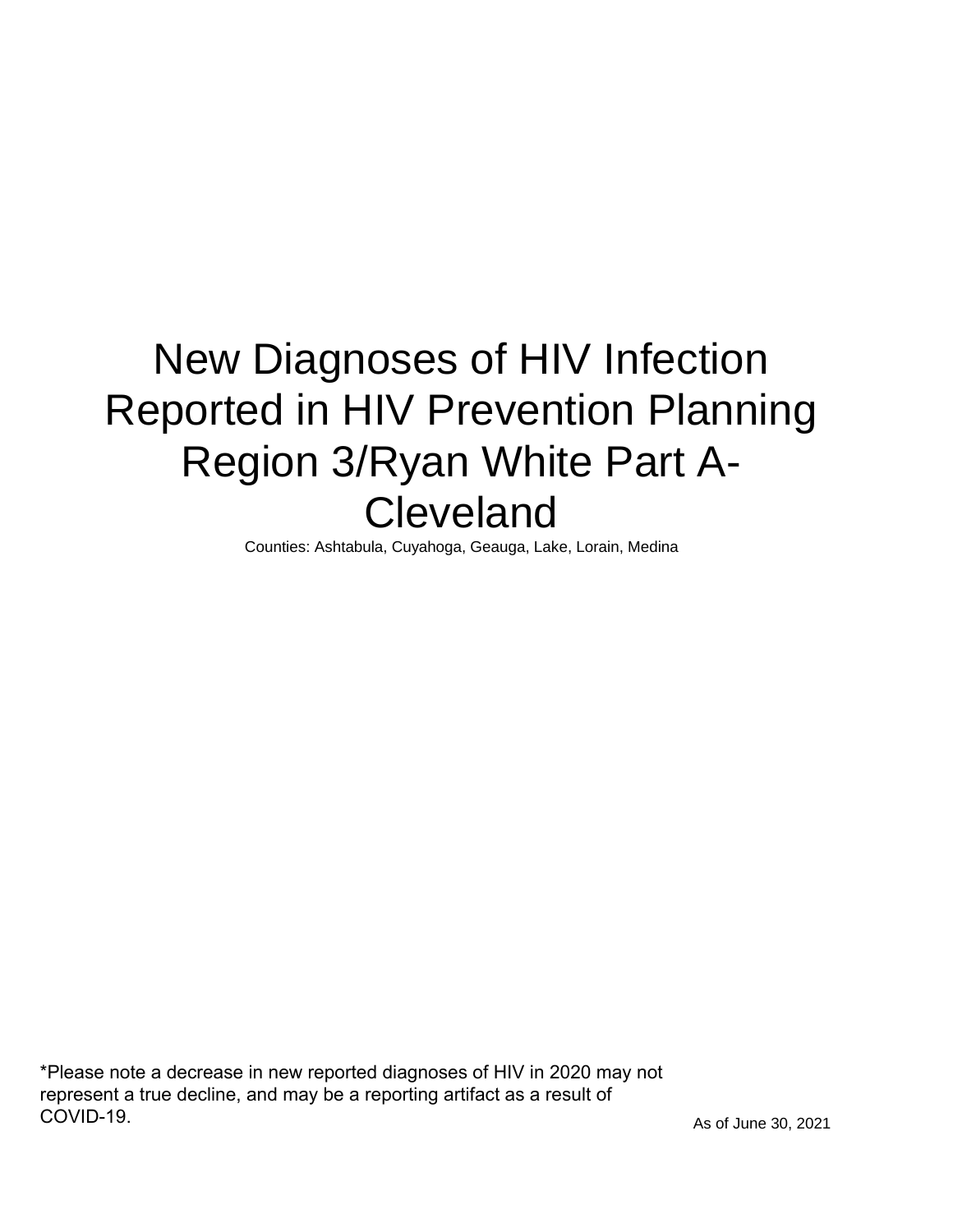|                                              | 2020 diagnosis of HIV |                |                |                |                       | <b>Disease Status</b>    |                  |                |             |
|----------------------------------------------|-----------------------|----------------|----------------|----------------|-----------------------|--------------------------|------------------|----------------|-------------|
|                                              |                       | infection      |                |                | <b>HIV (not AIDS)</b> |                          | HIV & later AIDS |                | <b>AIDS</b> |
| Characteristic                               | Rate <sup>a</sup>     | No.            | $\%$           | No.            | $\%$                  | No.                      | $\%$             | No.            | %           |
| Sex at birth                                 |                       |                |                |                |                       |                          |                  |                |             |
| Males                                        | 18.8                  | 195            | 87%            | 160            | 89%                   | 29                       | 78%              | 6              | 86%         |
| Females                                      | 2.5                   | 28             | 13%            | 19             | 11%                   | 8                        | 22%              | 1              | 14%         |
| Age at diagnosis (yr)                        |                       |                |                |                |                       |                          |                  |                |             |
| < 13                                         | $\star$               |                |                |                |                       |                          |                  |                |             |
| 13-14                                        | $\star$               |                |                |                |                       |                          |                  |                |             |
| 15-19                                        | 8.6                   | 11             | 5%             | 10             | 6%                    | 1                        | 3%               |                |             |
| 20-24                                        | 43.2                  | 55             | 25%            | 49             | 27%                   | 5                        | 14%              | 1              | 14%         |
| 25-29                                        | 29.7                  | 43             | 19%            | 39             | 22%                   | 3                        | 8%               | 1              | 14%         |
| 30-34                                        | 21.8                  | 30             | 13%            | 24             | 13%                   | 3                        | 8%               | 3              | 43%         |
| 35-39                                        | 11.6                  | 15             | 7%             | 12             | 7%                    | 3                        | 8%               |                |             |
| 40-44                                        | 13.1                  | 16             | 7%             | 15             | 8%                    | 1                        | 3%               |                |             |
| 45-49                                        | 10.4                  | 13             | 6%             | 10             | $6\%$                 | 3                        | 8%               |                |             |
| 50-54                                        | 10.2                  | 14             | 6%             | 7              | 4%                    | 5                        | 14%              | $\overline{2}$ | 29%         |
| 55-64                                        | 6.9                   | 21             | 9%             | 11             | 6%                    | 10                       | 27%              |                |             |
| $65+$                                        | 1.2                   | 5              | 2%             | 2              | 1%                    | 3                        | 8%               |                |             |
| Race/Ethnicity <sup>b</sup>                  |                       |                |                |                |                       |                          |                  |                |             |
| American Indian/Alaska Native                | $\ast$                | 1              | $< 1\%$        | 1              | 1%                    |                          |                  |                |             |
| Asian/Pacific Islander                       | $\star$               | 3              | 1%             | 3              | 2%                    | $\overline{a}$           |                  |                |             |
| Black/African-American                       | 35.2                  | 143            | 64%            | 122            | 68%                   | 16                       | 43%              | 5              | 71%         |
| Hispanic/Latinx                              | 6.7                   | 9              | 4%             | 8              | 4%                    | 1                        | 3%               | $\overline{a}$ |             |
| White                                        | 4.4                   | 66             | 30%            | 44             | 25%                   | 20                       | 54%              | $\overline{2}$ | 29%         |
| Multi-Race                                   | $\star$               | 1              | $< 1\%$        | 1              | 1%                    |                          |                  |                |             |
| Race/Ethnicity <sup>b</sup> and Sex at birth |                       |                |                |                |                       |                          |                  |                |             |
| American Indian/Alaska Native Males          | $^{\ast}$             | 1              | $< 1\%$        | 1              | 1%                    |                          |                  |                |             |
| American Indian/Alaska Native Females        | $\star$               | $\overline{a}$ | $\blacksquare$ | $\blacksquare$ | $\blacksquare$        |                          |                  |                |             |
| Asian/Pacific Islander Males                 | $\star$               | 2              | 1%             | 2              | 1%                    |                          |                  |                |             |
| Asian/Pacific Islander Females               | $\star$               | $\mathbf{1}$   | $< 1\%$        | $\mathbf{1}$   | 1%                    |                          |                  |                |             |
| Black/African-American Males                 | 67.2                  | 126            | 57%            | 109            | 61%                   | 13                       | 35%              | 4              | 57%         |
| Black/African-American Females               | 7.8                   | 17             | 8%             | 13             | 7%                    | 3                        | 8%               | 1              | 14%         |
| Hispanic/Latino Males                        | 12.0                  | 8              | 4%             | 7              | 4%                    | 1                        | 3%               |                |             |
| Hispanic/Latina Females                      | $\star$               | $\mathbf{1}$   | $< 1\%$        | 1              | $1\%$                 | $\overline{\phantom{a}}$ |                  |                |             |
| <b>White Males</b>                           | 7.8                   | 57             | 26%            | 40             | 22%                   | 15                       | 41%              | 2              | 29%         |
| <b>White Females</b>                         | $1.2$                 | 9              | 4%             | 4              | 2%                    | 5                        | 14%              |                |             |
| Multi-Race Males                             | $\star$               | 1              | $< 1\%$        | 1              | 1%                    |                          |                  |                |             |
| <b>Multi-Race Females</b>                    | $\star$               |                |                |                |                       |                          |                  |                |             |
| Total                                        | 10.4                  | 223            |                | 179            |                       | $37\,$                   |                  | 7              |             |

# **Reported new diagnoses of HIV infection in 2020 by disease status and selected characteristics, HIV Prevention Planning Region 3/Ryan White Part A-Cleveland**

Notes:

Reported new diagnoses of HIV infection include persons with a diagnosis of HIV (not AIDS), a diagnosis of HIV and an AIDS diagnosis within 12 months (HIV & later AIDS), and concurrent diagnoses of HIV and AIDS (AIDS) who were residents of Ohio at time of initial diagnosis.

Asterisk (\*) indicates rate not calculated for case count <5 due to unstable rates. Dash (-) indicates no cases were reported for the given category.

<sup>a</sup>The rate is the number of persons with a reported diagnosis of HIV infection per 100,000 population calculated using 2020 U.S. Census estimates.

ᵇ Hispanics/Latinx may be of any race. Persons with a race of American Indian/Alaska Native, Asian/Pacific Islander, Black/African-American, White, or Multi-race are not-Hispanic. Asian/Pacific Islander includes Native Hawaiians.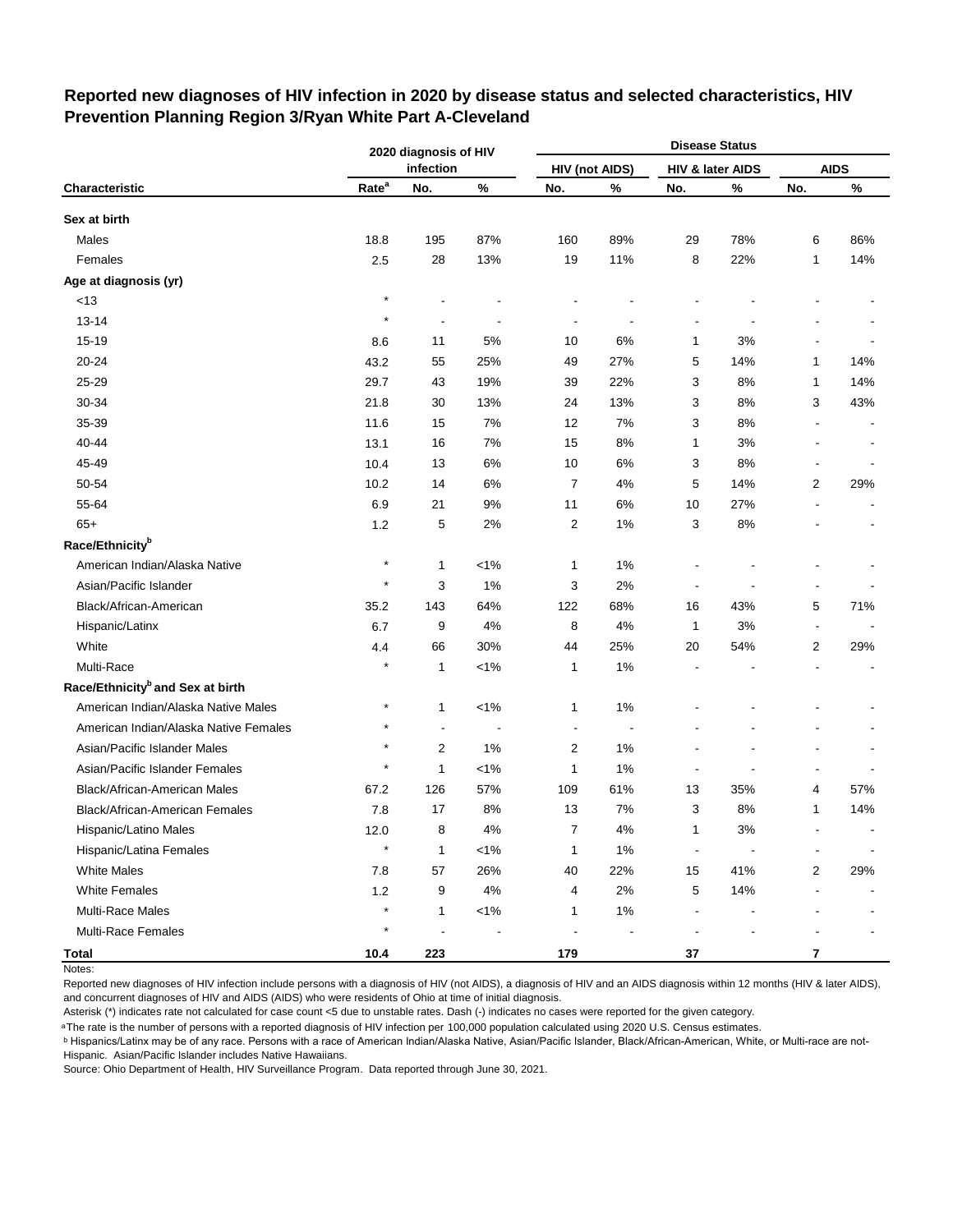# **Reported new diagnoses of HIV infection in 2020 by disease status and transmission category, HIV Prevention Planning Region 3/Ryan White Part A-Cleveland**

|                                          |                | 2020 diagnosis of    |                |                       |                          | <b>Disease Status</b>    |                          |             |
|------------------------------------------|----------------|----------------------|----------------|-----------------------|--------------------------|--------------------------|--------------------------|-------------|
|                                          |                | <b>HIV infection</b> |                | <b>HIV (not AIDS)</b> |                          | HIV & later AIDS         |                          | <b>AIDS</b> |
| <b>Transmission Category<sup>a</sup></b> | No.            | %                    | No.            | ℅                     | No.                      | %                        | No.                      | $\%$        |
| Male adult or adolescent                 |                |                      |                |                       |                          |                          |                          |             |
| Male-to-male sexual contact              | 90             | 46%                  | 75             | 47%                   | 12                       | 41%                      | 3                        | 50%         |
| Injection drug use (IDU)                 | 3              | 2%                   | 3              | 2%                    |                          | $\blacksquare$           | $\blacksquare$           |             |
| Male-to-male sexual contact and IDU      | 1              | 1%                   | 1              | 1%                    | $\blacksquare$           | $\blacksquare$           | $\overline{\phantom{a}}$ | ٠           |
| Heterosexual contact                     | 3              | 2%                   | 3              | 2%                    | $\overline{\phantom{a}}$ |                          | $\blacksquare$           |             |
| Other/unknown                            | 98             | 50%                  | 78             | 49%                   | 17                       | 59%                      | 3                        | 50%         |
| Subtotal                                 | 195            | 100%                 | 160            | 100%                  | 29                       | 100%                     | 6                        | 100%        |
| Female adult or adolescent               |                |                      |                |                       |                          |                          |                          |             |
| Injection drug use                       | $\overline{2}$ | 7%                   | $\overline{2}$ | 11%                   |                          |                          |                          |             |
| Heterosexual contact                     | 12             | 43%                  | 8              | 42%                   | 4                        | 50%                      |                          |             |
| Other/unknown                            | 14             | 50%                  | 9              | 47%                   | 4                        | 50%                      | 1                        | 100%        |
| Subtotal                                 | 28             | 100%                 | 19             | 100%                  | 8                        | 100%                     | 1                        | 100%        |
| Child (<13 yrs at diagnosis)             |                |                      |                |                       |                          |                          |                          |             |
| Perinatal                                |                |                      |                |                       |                          |                          |                          |             |
| Other/unknown                            |                |                      |                | ۰                     |                          |                          | ۰                        |             |
| Subtotal                                 |                |                      |                |                       |                          | $\overline{\phantom{a}}$ | $\blacksquare$           |             |
| Total                                    | 223            |                      | 179            |                       | 37                       |                          | 7                        |             |

# **Reported new diagnoses of HIV infection in 2020 by disease status and exposure category, HIV Prevention Planning Region 3/Ryan White Part A-Cleveland**

|                                                          | 2020 diagnosis of |                      | <b>Disease Status</b> |                       |                          |                             |     |             |
|----------------------------------------------------------|-------------------|----------------------|-----------------------|-----------------------|--------------------------|-----------------------------|-----|-------------|
|                                                          |                   | <b>HIV</b> infection |                       | <b>HIV (not AIDS)</b> |                          | <b>HIV &amp; later AIDS</b> |     | <b>AIDS</b> |
| <b>Exposure Category</b> <sup>P</sup>                    | No.               | %                    | No.                   | %                     | No.                      | %                           | No. | %           |
| Male-to-male sexual contact only                         | 88                | 39%                  | 74                    | 41%                   | 12                       | 32%                         | 2   | 29%         |
| Injection drug use (IDU) only                            | 3                 | 1%                   | 3                     | 2%                    | -                        | -                           |     |             |
| Heterosexual contact only                                | 15                | 7%                   | 11                    | 6%                    | 4                        | 11%                         |     |             |
| Male-to-male sexual contact & IDU                        |                   | $< 1\%$              |                       | 1%                    | $\overline{\phantom{0}}$ | $\overline{\phantom{0}}$    |     |             |
| <b>IDU &amp; Heterosexual contact</b>                    |                   | 1%                   | 2                     | 1%                    | ٠                        | $\overline{\phantom{0}}$    |     |             |
| Male-to-male sexual contact & Heterosexual contact       | 2                 | 1%                   |                       | 1%                    |                          | $\overline{\phantom{0}}$    |     | 14%         |
| Male-to-male sexual contact & IDU & Heterosexual contact | $\blacksquare$    |                      |                       |                       |                          |                             |     |             |
| Perinatal exposure                                       | -                 |                      |                       |                       | -                        |                             |     |             |
| Other/unknown                                            | 112               | 50%                  | 87                    | 49%                   | 21                       | 57%                         | 4   | 57%         |
| <b>Total</b>                                             | 223               |                      | 179                   |                       | 37                       |                             |     |             |

Notes:

Reported new diagnoses of HIV infection include persons with a diagnosis of HIV (not AIDS), a diagnosis of HIV and an AIDS diagnosis within 12 months (HIV & later AIDS), and concurrent diagnoses of HIV and AIDS (AIDS) who were residents of Ohio at time of initial diagnosis.

Dash (-) indicates no cases were reported for the given category.

a Transmission categories are mutually exclusive, hierarchical risk categories determined by the CDC and system-calculated using sex at birth and risk factor history to determine mode of transmission. A person with multiple risks is only represented in the highest category based on the CDC hierarchical algorithm. Thus, transgender women are included in the male-to-male sexual contact transmission category if assigned male at birth and risk factor history indicates sex with males. Please note this is for the categorization of HIV transmission categories only and not to describe sexual orientation.

**b** Exposure categories are mutually exclusive risk categories. All possible combinations of risks are represented among exposure categories. A person with multiple risks is represented in the exposure category identifying all the reported ways in which that person may have been exposed to HIV.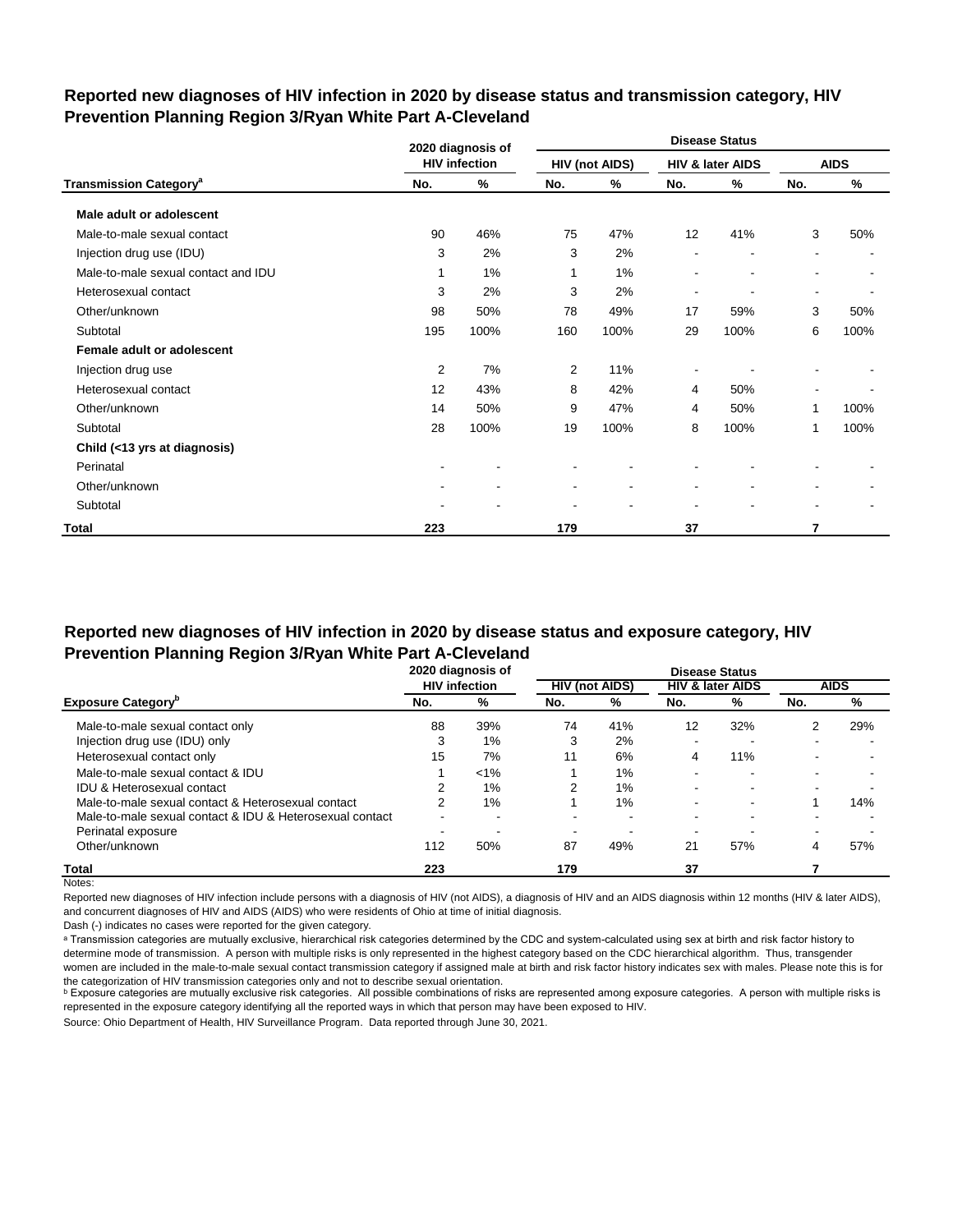|                       | American Indian/Alaska Native |                          |                          | Asian/Pacific Islander   |        |        | <b>Black/African-American</b> |     |                          |                   | Hispanic/Latinx <sup>a</sup> |                          |                   | White  |     |                          | <b>Multi-Race</b> |      |
|-----------------------|-------------------------------|--------------------------|--------------------------|--------------------------|--------|--------|-------------------------------|-----|--------------------------|-------------------|------------------------------|--------------------------|-------------------|--------|-----|--------------------------|-------------------|------|
| Age at diagnosis (yr) | Rate <sup>b</sup>             | No.                      | %                        | <b>Rate</b> <sup>b</sup> | No.    | %      | Rate <sup>r</sup>             | No. | %                        | Rate <sup>b</sup> | No.                          | %                        | Rate <sup>p</sup> | No.    | %   | <b>Rate</b> <sup>p</sup> | No.               | %    |
| < 13                  |                               |                          |                          |                          |        |        |                               |     |                          |                   |                              |                          |                   |        |     |                          |                   |      |
| $13 - 14$             |                               |                          | $\overline{\phantom{a}}$ |                          |        |        |                               |     | $\overline{\phantom{a}}$ |                   |                              |                          |                   |        |     |                          |                   |      |
| $15 - 19$             |                               | -                        | $\sim$                   |                          |        | 33%    | 37.3                          | 10  | 7%                       | $\ast$            |                              |                          |                   | -      |     |                          |                   |      |
| $20 - 24$             |                               |                          |                          | ÷                        |        |        | 148.7                         | -41 | 29%                      | $\ast$            | 4                            | 44%                      | 12.4              | 10     | 15% | $\star$                  |                   |      |
| $25 - 29$             |                               |                          |                          |                          | $\sim$ | 67%    | 97.9                          | 33  | 23%                      | $\ast$            | ◠<br>-5                      | 33%                      | 5.5               |        | 8%  | $\star$                  |                   |      |
| 30-34                 |                               |                          | 100%                     |                          |        | $\sim$ | 71.2                          | 20  | 14%                      |                   |                              |                          | 9.9               | 9      | 14% | $\star$                  |                   |      |
| 35-39                 |                               |                          |                          |                          |        | $\sim$ | 37.6                          | 9   | 6%                       | $\ast$            |                              |                          | 6.8               | 6      | 9%  | $\ast$                   |                   |      |
| 40-44                 |                               |                          | $\overline{\phantom{a}}$ |                          |        | $\sim$ | 40.4                          |     | 6%                       | $\ast$            |                              | 11%                      | 7.1               | 6      | 9%  | $\star$                  |                   |      |
| 45-49                 |                               |                          |                          |                          |        | $\sim$ | 26.4                          |     | 4%                       | $\ast$            |                              |                          | 7.8               |        | 11% | $\star$                  |                   |      |
| 50-54                 |                               |                          | . .                      |                          |        | $\sim$ | 30.1                          |     | 5%                       | $\ast$            |                              | 11%                      | 5.8               | 'n     | 9%  | $\star$                  |                   |      |
| 55-64                 |                               |                          |                          |                          |        | $\sim$ | 11.5                          | 6   | 4%                       |                   |                              |                          | 6.4               | 15     | 23% | $\star$                  |                   |      |
| $65+$                 |                               | $\overline{\phantom{0}}$ | $\,$ $\,$                |                          |        |        | $\star$                       | c   | 1%                       | $\ast$            |                              | $\overline{\phantom{a}}$ |                   | $\sim$ | 3%  | $\star$                  |                   | 100% |
| Total                 |                               |                          |                          |                          |        |        | 35.2                          | 143 |                          | 6.7               | 9                            |                          | 4.4               | 66     |     |                          |                   |      |

Reported new diagnoses of HIV infection include persons with a diagnosis of HIV (not AIDS), a diagnosis of HIV and an AIDS diagnosis within 12 months (HIV & later AIDS), and concurrent diagnoses of HIV and AIDS (AIDS) who of initial diagnosis.

|                                           |                                            |                          |                                         |                          |                                   | <b>2020 diagnosis of HIV Infection</b> |                                  |                          |                          |      |     |                   |
|-------------------------------------------|--------------------------------------------|--------------------------|-----------------------------------------|--------------------------|-----------------------------------|----------------------------------------|----------------------------------|--------------------------|--------------------------|------|-----|-------------------|
|                                           | American<br>Indian/Alaska<br><b>Native</b> |                          | <b>Asian/Pacific</b><br><b>Islander</b> |                          | <b>Black/African-</b><br>American |                                        | Hispanic/<br>Latinx <sup>a</sup> |                          | White                    |      |     | <b>Multi-Race</b> |
| <b>Transmission Category</b> <sup>c</sup> | No.                                        | %                        | No.                                     | %                        | No.                               | %                                      | No.                              | %                        | No.                      | %    | No. | %                 |
| Male adult or adolescent                  |                                            |                          |                                         |                          |                                   |                                        |                                  |                          |                          |      |     |                   |
| Male-to-male sexual contact               |                                            | 100%                     |                                         | 50%                      | 59                                | 47%                                    | 6                                | 75%                      | 22                       | 39%  |     | 100%              |
| Injection drug use (IDU)                  |                                            |                          | $\sim$                                  |                          |                                   |                                        | $\blacksquare$                   |                          | 3                        | 5%   |     |                   |
| Male-to-male sexual contact and IDU       | $\overline{\phantom{0}}$                   | $\overline{\phantom{a}}$ | $\sim$                                  | $\overline{\phantom{a}}$ |                                   |                                        | $\blacksquare$                   | $\overline{\phantom{a}}$ |                          | 2%   |     | $\sim$            |
| Heterosexual contact                      |                                            |                          |                                         |                          | 2                                 | 2%                                     |                                  |                          |                          | 2%   |     |                   |
| Other/unknown                             | $\overline{\phantom{0}}$                   |                          |                                         | 50%                      | 65                                | 52%                                    |                                  | 25%                      | 30                       | 53%  |     | $\sim$            |
| Subtotal                                  |                                            | 100%                     | $\overline{2}$                          | 100%                     | 126                               | 100%                                   | 8                                | 100%                     | 57                       | 100% |     | 100%              |
| Female adult or adolescent                |                                            |                          |                                         |                          |                                   |                                        |                                  |                          |                          |      |     |                   |
| Injection drug use                        | $\blacksquare$                             | $\sim$                   | $\sim$                                  | $\overline{\phantom{a}}$ |                                   |                                        | $\overline{\phantom{0}}$         |                          | 2                        | 22%  |     |                   |
| Heterosexual contact                      |                                            |                          |                                         |                          | 6                                 | 35%                                    |                                  | 100%                     | 5                        | 56%  |     |                   |
| Other/unknown                             |                                            |                          |                                         | 100%                     | 11                                | 65%                                    |                                  |                          |                          | 22%  |     | $\,$              |
| Subtotal                                  | $\blacksquare$                             | $\sim$                   |                                         | 100%                     | 17                                | 100%                                   |                                  | 100%                     | 9                        | 100% |     | $\blacksquare$    |
| Child (<13 yrs at diagnosis)              |                                            |                          |                                         |                          |                                   |                                        |                                  |                          |                          |      |     |                   |
| Perinatal                                 | $\sim$                                     |                          | $\sim$                                  | $\overline{\phantom{a}}$ |                                   |                                        | $\blacksquare$                   | $\overline{\phantom{a}}$ |                          |      |     |                   |
| Other/unknown                             |                                            |                          | $\sim$                                  | $\overline{\phantom{a}}$ |                                   |                                        | $\blacksquare$                   |                          | $\overline{\phantom{0}}$ |      |     |                   |
| Subtotal                                  |                                            |                          | $\overline{\phantom{a}}$                |                          |                                   |                                        | $\overline{\phantom{a}}$         |                          |                          |      |     |                   |
| Total                                     |                                            |                          |                                         |                          | 143                               |                                        | 9                                |                          | 66                       |      |     |                   |

© Transmission categories are mutually exclusive, hierarchical risk categories determined by the CDC and system-calculated using sex at birth and risk factor history to determine mode of transmission. A person with multip highest category based on the CDC hierarchical algorithm. Thus, transgender women are included in the male-to-male sexual contact transmission category if assigned male at birth and risk factor history indicates sex with m categorization of HIV transmission categories only and not to describe sexual orientation.

# **Reported new diagnoses of HIV infection in 2020 by race/ethnicity and age at diagnosis, HIV Prevention Planning Region 3/Ryan White Part A-Cleveland**

d Exposure categories are mutually exclusive risk categories. All possible combinations of risks are represented among exposure categories. A person with multiple risks is represented in the exposure category identifying a person may have been exposed to HIV.

Source: Ohio Department of Health, HIV Surveillance Program. Data reported through June 30, 2021.

#### **2020 diagnosis of HIV infection**

#### **Reported new diagnoses of HIV infection in 2020 by race/ethnicity and transmission category, HIV Prevention Planning Region 3/Ryan White Part A-Cleveland 2020 diagnosis of HIV infection**

|                                                          |                                            |                          |                                         |                          |                                   |     | 2020 diagnosis of HIV infection  |                          |                          |     |     |                   |
|----------------------------------------------------------|--------------------------------------------|--------------------------|-----------------------------------------|--------------------------|-----------------------------------|-----|----------------------------------|--------------------------|--------------------------|-----|-----|-------------------|
|                                                          | American<br>Indian/Alaska<br><b>Native</b> |                          | <b>Asian/Pacific</b><br><b>Islander</b> |                          | <b>Black/African-</b><br>American |     | Hispanic/<br>Latinx <sup>a</sup> |                          | White                    |     |     | <b>Multi-Race</b> |
| <b>Exposure Category</b> <sup>°</sup>                    | No.                                        | %                        | No.                                     | %                        | No.                               | %   | No.                              | %                        | No.                      | %   | No. | %                 |
| Male-to-male sexual contact only                         |                                            | 100%                     |                                         | 33%                      | 57                                | 40% | 6                                | 67%                      | 22                       | 33% |     | 100%              |
| Injection drug use (IDU) only                            |                                            |                          |                                         |                          |                                   |     |                                  |                          |                          | 5%  |     |                   |
| Heterosexual contact only                                | $\sim$                                     | $\overline{\phantom{a}}$ | $\sim$                                  | . .                      | 8                                 | 6%  |                                  | 11%                      | b                        | 9%  |     |                   |
| Male-to-male sexual contact & IDU                        |                                            | . .                      |                                         |                          |                                   |     |                                  |                          |                          | 2%  |     |                   |
| IDU & Heterosexual contact                               |                                            | . .                      | $\sim$                                  | . .                      | . .                               |     | $\sim$                           | -                        | $\sim$                   | 3%  |     |                   |
| Male-to-male sexual contact & Heterosexual contact       |                                            | . .                      | $\sim$                                  | $\overline{\phantom{a}}$ |                                   | 1%  | $\overline{\phantom{a}}$         | $\overline{\phantom{a}}$ | $\sim$                   |     |     |                   |
| Male-to-male sexual contact & IDU & Heterosexual contact |                                            |                          |                                         |                          |                                   |     |                                  | $\,$ $\,$                |                          |     |     |                   |
| Perinatal exposure                                       | $\sim$                                     | . .                      | $\sim$                                  |                          |                                   |     | $\overline{\phantom{0}}$         | . .                      | $\overline{\phantom{0}}$ |     |     |                   |
| Other/unknown                                            |                                            | . .                      | $\mathbf{2}^{\circ}$                    | 67%                      | 76                                | 53% | 2                                | 22%                      | 32                       | 48% |     |                   |
| Total                                                    |                                            |                          |                                         |                          | 143                               |     |                                  |                          | 66                       |     |     |                   |
| Notes:                                                   |                                            |                          |                                         |                          |                                   |     |                                  |                          |                          |     |     |                   |

#### **Reported new diagnoses of HIV infection in 2020 by race/ethnicity and exposure category, HIV Prevention Planning Region 3/Ryan White Part A-Cleveland 2020 diagnosis of HIV infection**

Asterisk (\*) indicates rate not calculated because census data unavailable or for case count <5 due to unstable rates. Dash (-) indicates no cases were reported for the given category.

a Hispanics/Latinx may be of any race. Persons with a race of American Indian/Alaska Native, Asian/Pacific Islander, Black/African-American, White, or Multi-race are not-Hispanic. Asian/Pacific Islander includes Native Haw

ᵇ The rate is the number of persons with a reported diagnosis of HIV infection per 100,000 population calculated using 2020 U.S. Census estimates.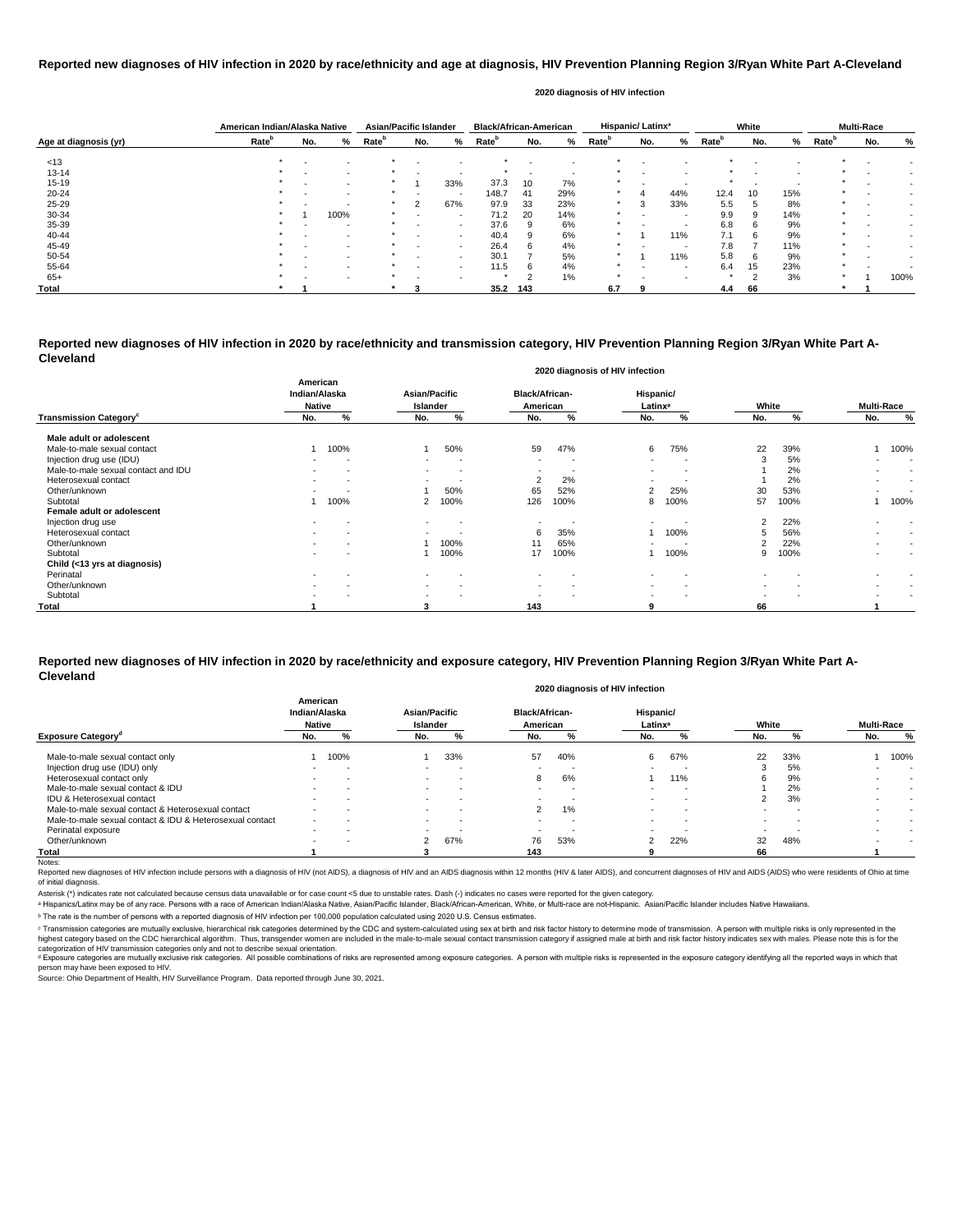**Trends in reported new diagnoses of HIV infection by year of diagnosis (2016-2020) and cumulative diagnoses by selected characteristics, HIV Prevention Planning Region 3/Ryan White Part A-Cleveland** 

|                                              |                   | 2016           |         |                   | 2017           |       |                   | 2018           |        |                   | 2019           |        |                   | 2020         |         | Cumulative<br><b>Diagnoses</b> |         |
|----------------------------------------------|-------------------|----------------|---------|-------------------|----------------|-------|-------------------|----------------|--------|-------------------|----------------|--------|-------------------|--------------|---------|--------------------------------|---------|
| <b>Characteristic</b>                        | Rate <sup>a</sup> | No.            | $\%$    | Rate <sup>a</sup> | No.            | %     | Rate <sup>a</sup> | No.            | %      | Rate <sup>a</sup> | No.            | %      | Rate <sup>a</sup> | No.          | %       | No.                            | ℀       |
| Sex at birth                                 |                   |                |         |                   |                |       |                   |                |        |                   |                |        |                   |              |         |                                |         |
| Males                                        | 17.7              | 184            | 81%     | 16.2              | 169            | 86%   | 14.7              | 153            | 87%    | 15.1              | 157            | 85%    | 18.8              | 195          | 87%     | 7,561                          | 82%     |
| Females                                      | 3.8               | 42             | 19%     | 2.4               | 27             | 14%   | 2.0               | 22             | 13%    | 2.4               | 27             | 15%    | 2.5               | 28           | 13%     | 1,716                          | 18%     |
| Age at diagnosis (yr)                        |                   |                |         |                   |                |       |                   |                |        |                   |                |        |                   |              |         |                                |         |
| < 13                                         |                   |                |         |                   | 1              | 1%    |                   |                |        |                   |                |        |                   |              |         | 99                             | 1%      |
| $13 - 14$                                    |                   |                |         |                   |                |       |                   |                |        |                   |                |        |                   |              |         | 11                             | $< 1\%$ |
| 15-19                                        | 12.4              | 17             | 8%      | 8.9               | 12             | 6%    | 5.3               | 7              | 4%     | 6.1               | 8              | 4%     | 8.6               | 11           | 5%      | 332                            | 4%      |
| 20-24                                        | 50.9              | 69             | 31%     | 29.2              | 39             | 20%   | 26.7              | 35             | 20%    | 32.7              | 42             | 23%    | 43.2              | 55           | 25%     | 1,236                          | 13%     |
| 25-29                                        | 33.5              | 46             | 20%     | 42.4              | 60             | 31%   | 27.5              | 40             | 23%    | 30.2              | 44             | 24%    | 29.7              | 43           | 19%     | 1,629                          | 18%     |
| 30-34                                        | 17.6              | 23             | 10%     | 19.1              | 25             | 13%   | 15.1              | 20             | 11%    | 20.1              | 27             | 15%    | 21.8              | 30           | 13%     | 1,632                          | 18%     |
| 35-39                                        | 13.5              | 17             | 8%      | 10.2              | 13             | 7%    | 13.9              | 18             | 10%    | 13.9              | 18             | 10%    | 11.6              | 15           | 7%      | 1,482                          | 16%     |
| 40-44                                        | 9.0               | 11             | 5%      | 7.5               | 9              | 5%    | 14.2              | 17             | 10%    | 8.3               | 10             | 5%     | 13.1              | 16           | 7%      | 1,076                          | 12%     |
| 45-49                                        | 10.6              | 15             | 7%      | 6.5               | 9              | 5%    | 6.7               | 9              | 5%     | 9.2               | 12             | 7%     | 10.4              | 13           | 6%      | 777                            | 8%      |
| 50-54                                        | 6.5               | 10             | 4%      | 10.1              | 15             | 8%    | 5.6               | 8              | 5%     | 5.7               | 8              | 4%     | 10.2              | 14           | 6%      | 475                            | 5%      |
| 55-64                                        | 4.4               | 14             | 6%      | 3.5               | 11             | 6%    | 6.1               | 19             | 11%    | 2.9               | 9              | 5%     | 6.9               | 21           | 9%      | 419                            | 5%      |
| $65+$                                        |                   | 4              | 2%      | $\star$           | $\overline{2}$ | 1%    | $\star$           | $\overline{2}$ | 1%     | 1.5               | 6              | 3%     | 1.2               | 5            | 2%      | 109                            | 1%      |
| Race/Ethnicity <sup>b</sup>                  |                   |                |         |                   |                |       |                   |                |        |                   |                |        |                   |              |         |                                |         |
| American Indian/Alaska Native                |                   |                |         |                   |                |       |                   |                |        |                   |                |        |                   | 1            | $< 1\%$ | 8                              | $< 1\%$ |
| Asian/Pacific Islander                       |                   |                |         | 9.9               | 5              | 3%    |                   |                |        |                   | 2              | 1%     |                   | 3            | $1\%$   | 31                             | < 1%    |
| Black/African-American                       | 36.8              | 151            | 67%     | 25.3              | 104            | 53%   | 24.9              | 102            | 58%    | 27.9              | 114            | 62%    | 35.2              | 143          | 64%     | 4,805                          | 52%     |
| Hispanic/Latinx                              | 8.3               | 10             | 4%      | 14.5              | 18             | 9%    | 15.5              | 20             | 11%    | 15.3              | 20             | 11%    | 6.7               | 9            | 4%      | 857                            | 9%      |
| White                                        | 3.6               | 55             | 24%     | 3.9               | 60             | 31%   | 3.2               | 49             | 28%    | 3.0               | 46             | 25%    | 4.4               | 66           | 30%     | 3,283                          | 35%     |
| Multi-Race                                   | 25.6              | 10             | 4%      | 22.6              | 9              | 5%    | $\ast$            | 4              | 2%     | $\ast$            | 2              | 1%     | $\star$           | 1            | $< 1\%$ | 258                            | 3%      |
| Unknown                                      |                   |                |         |                   |                |       |                   |                |        |                   |                |        |                   |              |         | 35                             | < 1%    |
| Race/Ethnicity <sup>b</sup> and Sex at birth |                   |                |         |                   |                |       |                   |                |        |                   |                |        |                   |              |         |                                |         |
| American Indian/Alaska Native Males          |                   |                |         |                   |                |       |                   |                |        |                   |                |        |                   | 1            | $< 1\%$ | 4                              | $< 1\%$ |
| American Indian/Alaska Native Females        |                   |                |         |                   |                |       |                   |                |        |                   |                |        |                   |              |         | 4                              | < 1%    |
| Asian/Pacific Islander Males                 |                   |                |         |                   | 4              | 2%    |                   |                |        |                   | $\overline{2}$ | 1%     |                   | 2            | 1%      | 25                             | $< 1\%$ |
| Asian/Pacific Islander Females               |                   |                |         |                   | -1             | 1%    |                   |                |        |                   |                |        |                   |              | $< 1\%$ | 6                              | < 1%    |
| Black/African-American Males                 | 63.3              | 120            | 53%     | 47.4              | 90             | 46%   | 46.5              | 88             | 50%    | 51.5              | 97             | 53%    | 67.2              | 126          | 57%     | 3,734                          | 40%     |
| Black/African-American Females               | 14.0              | 31             | 14%     | 6.3               | 14             | 7%    | 6.3               | 14             | 8%     | 7.7               | 17             | 9%     | 7.8               | 17           | 8%      | 1,071                          | 12%     |
| Hispanic/Latino Males                        | 11.6              | 7              | $3%$    | 27.2              | 17             | 9%    | 29.3              | 19             | 11%    | 26.1              | 17             | 9%     | 12.0              | 8            | 4%      | 625                            | 7%      |
| Hispanic/Latina Females                      | $\star$           | 3              | $1\%$   | $\star$           | $\overline{1}$ | $1\%$ | $^\star$          | $\overline{1}$ | $1\%$  | $\star$           | 3              | 2%     | $^{\star}$        | $\mathbf{1}$ | $< 1\%$ | 232                            | 3%      |
| <b>White Males</b>                           | 6.4               | 48             | 21%     | 6.7               | 50             | 26%   | 5.7               | 42             | 24%    | 5.3               | 39             | 21%    | 7.8               | 57           | 26%     | 2,938                          | 32%     |
| <b>White Females</b>                         | 0.9               | $\overline{7}$ | 3%      | 1.3               | 10             | 5%    | 0.9               | 7              | 4%     | 0.9               | 7              | 4%     | 1.2               | 9            | 4%      | 345                            | 4%      |
| Multi-Race Males                             | 46.9              | 9              | 4%      | 40.8              | 8              | 4%    | $\star$           | 4              | 2%     | $\ast$            | $\overline{2}$ | 1%     | $\star$           | $\mathbf{1}$ | $< 1\%$ | 208                            | 2%      |
| Multi-Race Females                           | $\star$           | $\mathbf{1}$   | $< 1\%$ | $\star$           | 1              | 1%    | $\star$           |                | $\sim$ | $\star$           |                | $\sim$ | $\star$           |              |         | 50                             | 1%      |
| Unknown                                      | $^{\star}$        |                |         | $\star$           |                |       | $\star$           |                |        |                   |                |        |                   |              |         | 35                             | $< 1\%$ |
| <b>Total</b>                                 | 10.5              | 226            |         | 9.1               | 196            |       | 8.1               | 175            |        | 8.6               | 184            |        | 10.4              | 223          |         | 9,277                          |         |
| Notes:                                       |                   |                |         |                   |                |       |                   |                |        |                   |                |        |                   |              |         |                                |         |

**Diagnoses of HIV Infection by Year**

Reported new diagnoses of HIV infection include persons with a diagnosis of HIV (not AIDS), a diagnosis of HIV and an AIDS diagnosis within 12 months (HIV & later AIDS), and concurrent diagnoses of HIV and AIDS (AIDS) who were residents of Ohio at time of initial diagnosis. Diagnoses of HIV infection by year (2016-2020) represent all reported cases diagnosed in each year; cumulative diagnoses represent all reported HIV and/or AIDS cases diagnosed since the beginning of the epidemic through 2020.

Asterisk (\*) indicates rate not calculated for case count <5 due to unstable rates. Dash (-) indicates no cases were reported for the given category.

a The rate is the number of persons with a reported diagnosis of HIV infection per 100,000 population calculated using U.S. Census estimates for that year.

**b Hispanics/Latinx may be of any race. Persons with a race of American Indian/Alaska Native, Asian/Pacific Islander, Black/African-American, White, or Multi-race are not-Hispanic. Asian/Pacific Islander** includes Native Hawaiians.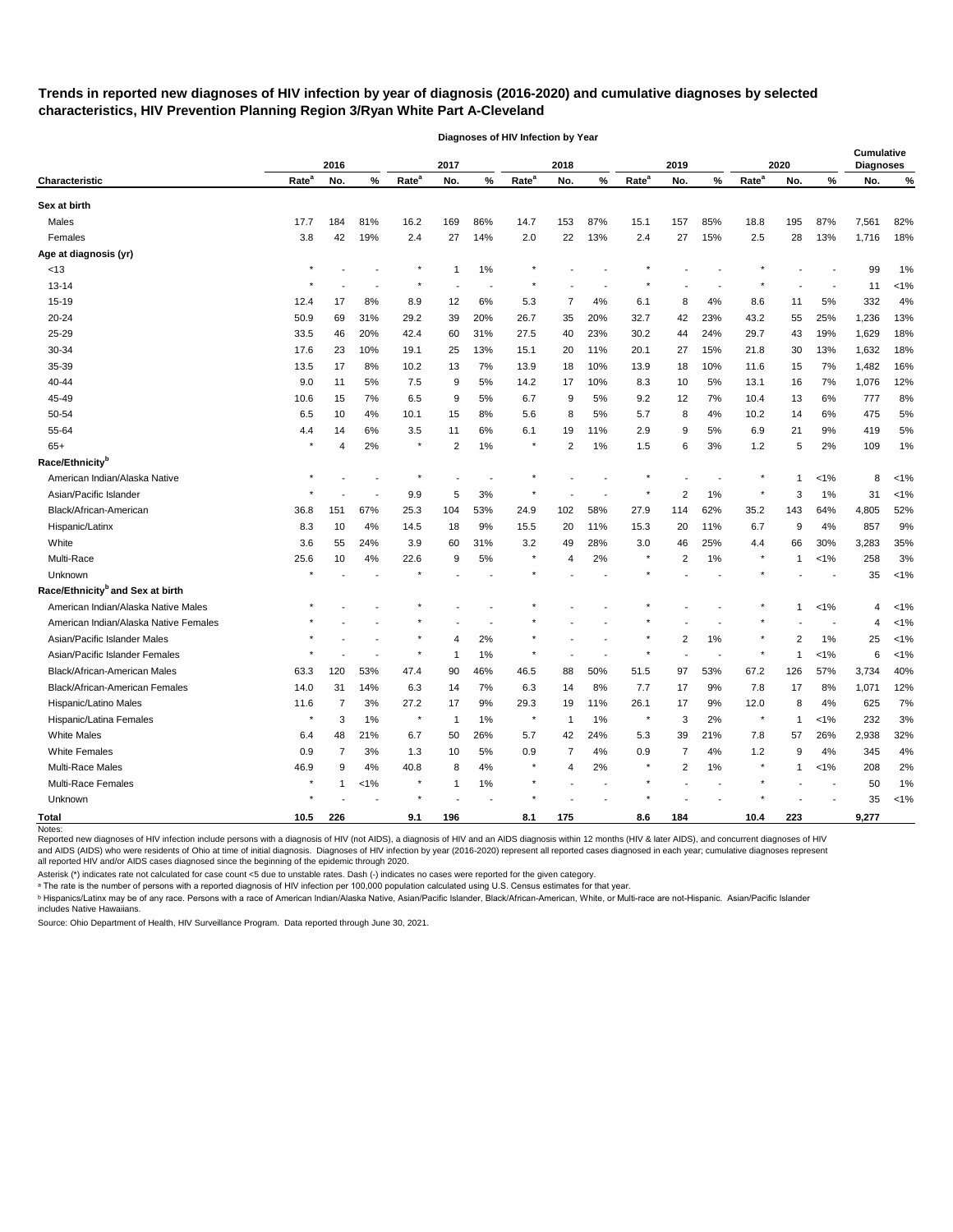# **Trends in reported new diagnoses of HIV infection by year of diagnosis (2016-2020) and cumulative diagnoses by transmission category, HIV Prevention Planning Region 3/Ryan White Part A-Cleveland**

|                                          |     | 2016<br>2017 |                |        | 2018           |      | 2019<br>2020 |      |     | <b>Cumulative</b><br><b>Diagnoses</b> |       |      |
|------------------------------------------|-----|--------------|----------------|--------|----------------|------|--------------|------|-----|---------------------------------------|-------|------|
| <b>Transmission Category<sup>a</sup></b> | No. | %            | No.            | %      | No.            | %    | No.          | %    | No. | %                                     | No.   | %    |
| Male adult or adolescent                 |     |              |                |        |                |      |              |      |     |                                       |       |      |
| Male-to-male sexual contact              | 128 | 70%          | 123            | 73%    | 103            | 67%  | 103          | 66%  | 90  | 46%                                   | 5,023 | 67%  |
| Injection drug use (IDU)                 | 4   | 2%           | 2              | 1%     | 4              | 3%   | 2            | 1%   | 3   | 2%                                    | 522   | 7%   |
| Male-to-male sexual contact and IDU      | 9   | 5%           | 7              | 4%     | 3              | 2%   | 6            | 4%   |     | 1%                                    | 447   | 6%   |
| Heterosexual contact                     | 5   | 3%           | 4              | 2%     |                | 5%   | 7            | 4%   | 3   | 2%                                    | 405   | 5%   |
| Other/unknown                            | 38  | 21%          | 33             | 20%    | 36             | 24%  | 39           | 25%  | 98  | 50%                                   | 1,119 | 15%  |
| Subtotal                                 | 184 | 100%         | 169            | 100%   | 153            | 100% | 157          | 100% | 195 | 100%                                  | 7,516 | 100% |
| Female adult or adolescent               |     |              |                |        |                |      |              |      |     |                                       |       |      |
| Injection drug use                       | 2   | 5%           | $\overline{2}$ | 8%     | $\overline{2}$ | 9%   | 3            | 11%  | 2   | 7%                                    | 286   | 17%  |
| Heterosexual contact                     | 38  | 90%          | 24             | 92%    | 18             | 82%  | 19           | 70%  | 12  | 43%                                   | 1,224 | 74%  |
| Other/unknown                            | 2   | 5%           | ٠              |        | $\overline{2}$ | 9%   | 5            | 19%  | 14  | 50%                                   | 153   | 9%   |
| Subtotal                                 | 42  | 100%         | 26             | 100%   | 22             | 100% | 27           | 100% | 28  | 100%                                  | 1,663 | 100% |
| Child (<13 yrs at diagnosis)             |     |              |                |        |                |      |              |      |     |                                       |       |      |
| Perinatal                                |     |              |                | 1 100% |                |      |              |      |     |                                       | 83    | 85%  |
| Other/unknown                            |     |              |                |        | $\blacksquare$ |      |              |      |     | $\overline{\phantom{a}}$              | 15    | 15%  |
| Subtotal                                 |     |              |                | 100%   |                |      |              |      |     |                                       | 98    | 100% |
| <b>Total</b>                             | 226 |              | 196            |        | 175            |      | 184          |      | 223 |                                       | 9,277 |      |

**Diagnoses of HIV Infection by Year**

**Trends in reported diagnoses of HIV infection by year of diagnosis (2016-2020) and cumulative diagnoses by exposure category, HIV Prevention Planning Region 3/Ryan White Part A-Cleveland**

### **Diagnoses of HIV Infection by Year**

|                                                          | 2016 |         | 2017 |       | 2018           |                          | 2019 |     | 2020          |         | <b>Cumulative</b><br><b>Diagnoses</b> |       |
|----------------------------------------------------------|------|---------|------|-------|----------------|--------------------------|------|-----|---------------|---------|---------------------------------------|-------|
| <b>Exposure Category</b>                                 | No.  | %       | No.  | %     | No.            | %                        | No.  | %   | No.           | %       | No.                                   | %     |
| Male-to-male sexual contact only                         | 127  | 56%     | 122  | 62%   | 102            | 58%                      | 102  | 55% | 88            | 39%     | 4.797                                 | 52%   |
| Injection drug use (IDU) only                            |      | 3%      | 3    | 2%    | G              | 3%                       |      | 1%  | 3             | 1%      | 477                                   | 5%    |
| Heterosexual contact only                                | 43   | 19%     | 28   | 14%   | 25             | 14%                      | 26   | 14% | 15            | 7%      | 1,632                                 | 18%   |
| Male-to-male sexual contact & IDU                        |      | 3%      | 6    | 3%    | ົ              | $1\%$                    | 6    | 3%  |               | $< 1\%$ | 375                                   | 4%    |
| IDU & Heterosexual contact                               |      |         |      | 1%    |                | 1%                       | 4    | 2%  |               | 1%      | 331                                   | 4%    |
| Male-to-male sexual contact & Heterosexual contact       |      | $< 1\%$ |      | 1%    |                | $1\%$                    |      | 1%  | $\mathcal{P}$ | 1%      | 226                                   | 2%    |
| Male-to-male sexual contact & IDU & Heterosexual contact |      | $1\%$   |      | 1%    |                | 1%                       |      |     |               | . .     | 72                                    | 1%    |
| Perinatal exposure                                       |      |         |      | $1\%$ | $\blacksquare$ | $\overline{\phantom{a}}$ |      |     |               |         | 87                                    | $1\%$ |
| Other/unknown                                            | 40   | 18%     | 33   | 17%   | 38             | 22%                      | 44   | 24% | 112           | 50%     | 280,                                  | 14%   |
| <b>Total</b><br>$\cdots$                                 | 226  |         | 196  |       | 175            |                          | 184  |     | 223           |         | 9,277                                 |       |

Notes:<br>Reported new diagnoses of HIV infection include persons with a diagnosis of HIV (not AIDS), a diagnosis of HIV and an AIDS diagnosis within 12 months (HIV & later AIDS), and concurrent diagnoses of HIV and AIDS (AIDS) who were residents of Ohio at time of initial diagnosis. Diagnoses of HIV infection by year (2016-2020) represent all reported cases diagnosed in each year; cumulative diagnoses represent

all reported HIV and/or AIDS cases diagnosed since the beginning of the epidemic through 2020.<br>Dash (-) indicates no cases were reported for the given category.

a Transmission categories are mutually exclusive, hierarchical risk categories determined by the CDC and system-calculated using sex at birth and risk factor history to determine mode of transmission. A person with multipl is only represented in the highest category based on the CDC hierarchical algorithm. Thus, transgender women are included in the male-to-male sexual contact transmission category if assigned male at birth and risk factor history indicates sex with males. Please note this is for the categorization of HIV transmission categories only and not to describe sexual orientation.

 $^{\rm b}$  Exposure categories are mutually exclusive risk categories. All possible combinations of risks are represented among exposure categories. A person with multiple risks is represented in the exposure

category identifying all the reported ways in which that person may have been exposed to HIV.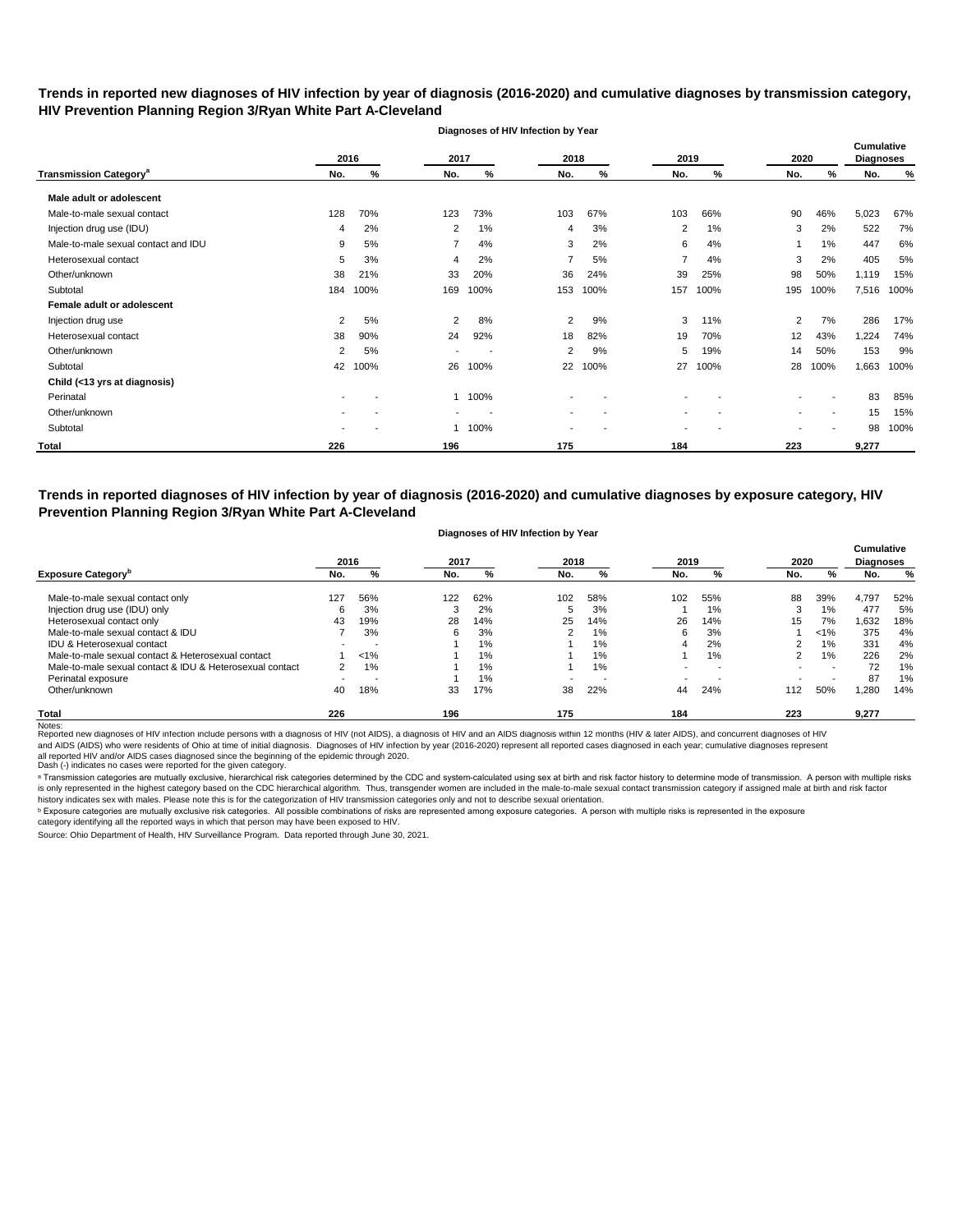# **Reported diagnoses of AIDS in 2020 by time to AIDS diagnosis and selected characteristics, HIV Prevention Planning Region 3/Ryan White Part A-Cleveland**

|                                              |                     |      | <b>AIDS Diagnoses</b> |       |                                  |     |
|----------------------------------------------|---------------------|------|-----------------------|-------|----------------------------------|-----|
|                                              |                     |      | ≥12 Months after HIV  |       | <12 Months after                 |     |
|                                              | 2020 AIDS diagnosis |      | <b>Diagnosis</b>      |       | <b>HIV Diagnosis<sup>a</sup></b> |     |
| Characteristic                               | No.                 | $\%$ | No.                   | $\%$  | No.                              | %   |
| Sex at birth                                 |                     |      |                       |       |                                  |     |
| Males                                        | 74                  | 82%  | 37                    | 84%   | 37                               | 80% |
| Females                                      | 16                  | 18%  | $\overline{7}$        | 16%   | 9                                | 20% |
| Age at AIDS diagnosis (yr)                   |                     |      |                       |       |                                  |     |
| $<13$                                        |                     |      |                       |       |                                  |     |
| $13 - 14$                                    |                     |      |                       |       |                                  |     |
| 15-19                                        | 1                   | 1%   | $\blacksquare$        |       | 1                                | 2%  |
| 20-24                                        | $\overline{7}$      | 8%   | 2                     | 5%    | 5                                | 11% |
| 25-29                                        | 14                  | 16%  | $\overline{7}$        | 16%   | 7                                | 15% |
| 30-34                                        | 10                  | 11%  | 3                     | 7%    | $\overline{7}$                   | 15% |
| 35-39                                        | 7                   | 8%   | 4                     | 9%    | 3                                | 7%  |
| 40-44                                        | 9                   | 10%  | 8                     | 18%   | 1                                | 2%  |
| 45-49                                        | 7                   | 8%   | 4                     | 9%    | 3                                | 7%  |
| 50-54                                        | 13                  | 14%  | 6                     | 14%   | 7                                | 15% |
| 55-64                                        | 17                  | 19%  | $\overline{7}$        | 16%   | 10                               | 22% |
| $65+$                                        | 5                   | 6%   | 3                     | 7%    | $\overline{2}$                   | 4%  |
| Race/Ethnicity <sup>b</sup>                  |                     |      |                       |       |                                  |     |
| American Indian/Alaska Native                |                     |      |                       |       |                                  |     |
| Asian/Pacific Islander                       |                     |      |                       |       |                                  |     |
| Black/African-American                       | 45                  | 50%  | 21                    | 48%   | 24                               | 52% |
| Hispanic/Latinx                              | 8                   | 9%   | $\overline{7}$        | 16%   | 1                                | 2%  |
| White                                        | 34                  | 38%  | 13                    | 30%   | 21                               | 46% |
| Multi-Race                                   | 3                   | 3%   | 3                     | 7%    |                                  |     |
| Race/Ethnicity <sup>b</sup> and Sex at birth |                     |      |                       |       |                                  |     |
| American Indian/Alaska Native Males          |                     |      |                       |       |                                  |     |
| American Indian/Alaska Native Females        |                     |      |                       |       |                                  |     |
| Asian/Pacific Islander Males                 |                     |      |                       |       |                                  |     |
| Asian/Pacific Islander Females               |                     |      |                       |       |                                  |     |
| Black/African-American Males                 | 37                  | 41%  | 17                    | 39%   | 20                               | 43% |
| <b>Black/African-American Females</b>        | 8                   | 9%   | 4                     | 9%    | 4                                | 9%  |
| Hispanic/Latino Males                        | $\boldsymbol{7}$    | $8%$ | 6                     | 14%   | $\mathbf{1}$                     | 2%  |
| Hispanic/Latina Females                      | $\mathbf{1}$        | 1%   | 1                     | 2%    |                                  |     |
| <b>White Males</b>                           | 27                  | 30%  | 11                    | 25%   | 16                               | 35% |
| <b>White Females</b>                         | $\overline{7}$      | 8%   | 2                     | $5\%$ | 5                                | 11% |
| Multi-Race Males                             | 3                   | $3%$ | 3                     | $7\%$ |                                  |     |
| Multi-Race Females                           |                     |      |                       |       |                                  |     |
| <b>Total</b>                                 | $90\,$              |      | 44                    |       | 46                               |     |

Notes:

Data reflects all persons with an AIDS diagnosis in 2020 regardless of year of HIV infection diagnosis, and who were living in Ohio at the time of initial diagnosis.

ᵃ Includes persons whose diagnoses of HIV infection and AIDS were made at the same time.

<u>b Hispanics/Latinx may be of any race. Persons with a race of American Indian/Alaska Native, Asian/Pacific Islander, Black/African-American, White, or Multi-race are not-</u> Hispanic. Asian/Pacific Islander includes Native Hawaiians.

Dash (-) indicates no cases were reported for the given category.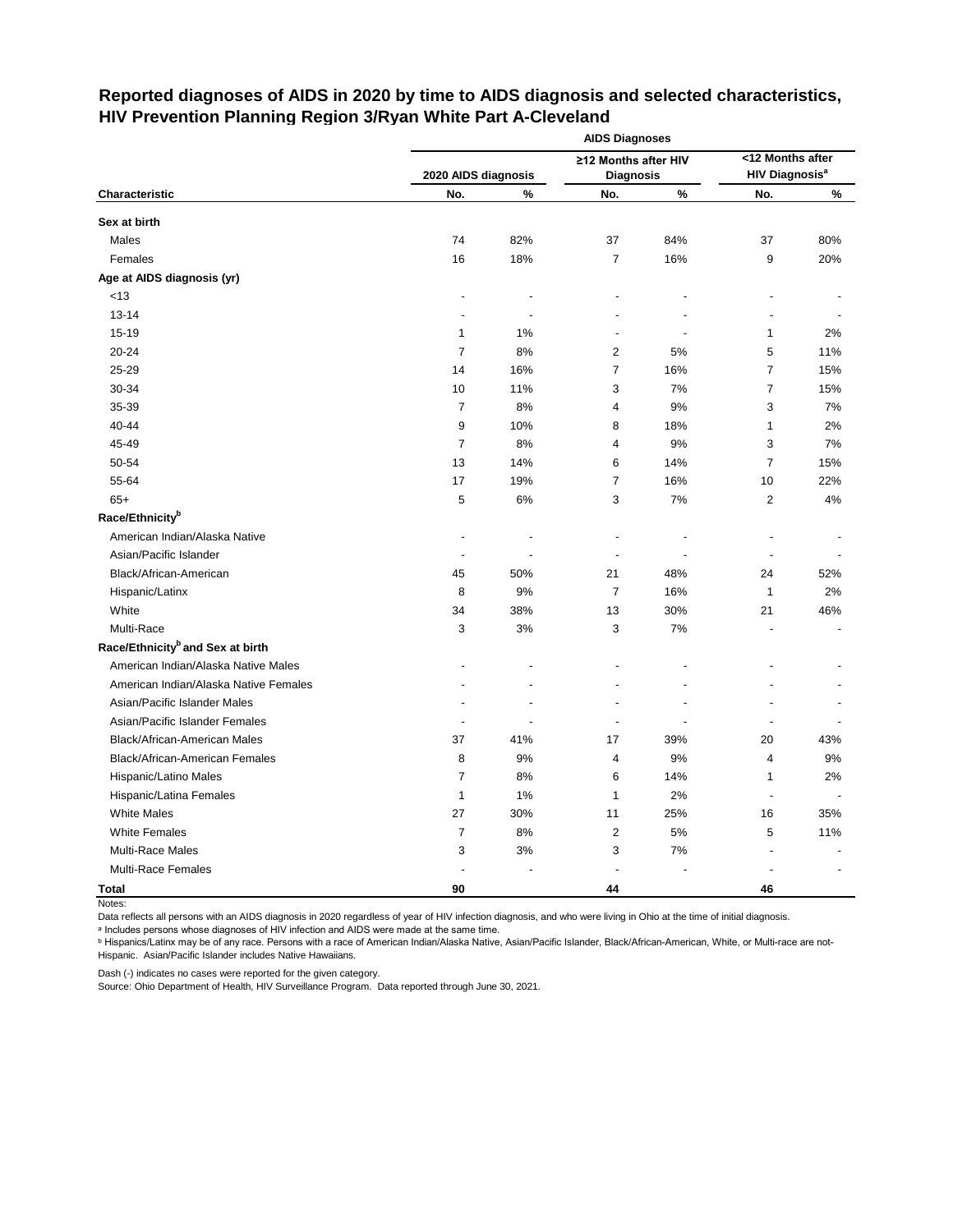|                                           |                     |      | <b>AIDS Diagnoses</b>                    |      |                                                      |      |
|-------------------------------------------|---------------------|------|------------------------------------------|------|------------------------------------------------------|------|
|                                           | 2020 AIDS diagnosis |      | ≥12 Months after HIV<br><b>Diagnosis</b> |      | <12 Months after<br><b>HIV Diagnosis<sup>a</sup></b> |      |
| <b>Transmission Category</b> <sup>b</sup> | No.                 | %    | No.                                      | %    | No.                                                  | %    |
| Male adult or adolescent                  |                     |      |                                          |      |                                                      |      |
| Male-to-male sexual contact               | 43                  | 59%  | 25                                       | 69%  | 18                                                   | 49%  |
| Injection drug use (IDU)                  | 2                   | 3%   | $\overline{2}$                           | 6%   |                                                      |      |
| Male-to-male sexual contact and IDU       | $\overline{2}$      | 3%   | $\overline{2}$                           | 6%   |                                                      |      |
| Heterosexual contact                      | 4                   | 5%   | 4                                        | 11%  | ٠                                                    |      |
| Other/unknown                             | 22                  | 30%  | 3                                        | 8%   | 19                                                   | 51%  |
| Subtotal                                  | 73                  | 100% | 36                                       | 100% | 37                                                   | 100% |
| Female adult or adolescent                |                     |      |                                          |      |                                                      |      |
| Injection drug use                        |                     | 6%   | 1                                        | 14%  |                                                      |      |
| Heterosexual contact                      | 9                   | 56%  | 5                                        | 71%  | 4                                                    | 44%  |
| Other/unknown                             | 6                   | 38%  | 1                                        | 14%  | 5                                                    | 56%  |
| Subtotal                                  | 16                  | 100% | 7                                        | 100% | 9                                                    | 100% |
| Child (<13 yrs at diagnosis)              |                     |      |                                          |      |                                                      |      |
| Perinatal                                 |                     | 6%   | 1                                        | 14%  |                                                      |      |
| Other/unknown                             |                     |      |                                          |      |                                                      |      |
| Subtotal                                  |                     | 6%   | 1                                        | 14%  |                                                      |      |
| Total                                     | 90                  |      | 44                                       |      | 46                                                   |      |

# **Reported diagnoses of AIDS in 2020 by time to AIDS diagnosis and transmission category, HIV Prevention Planning Region 3/Ryan White Part A-Cleveland**

# **Reported diagnoses of AIDS in 2020 by time to AIDS diagnosis and exposure category, HIV Prevention Planning Region 3/Ryan White Part A-Cleveland**

|                                                          |                     |     | <b>AIDS Diagnoses</b> |     |                                  |     |
|----------------------------------------------------------|---------------------|-----|-----------------------|-----|----------------------------------|-----|
|                                                          |                     |     | ≥12Months after HIV   |     | <12 Months after                 |     |
|                                                          | 2020 AIDS diagnosis |     | <b>Diagnosis</b>      |     | <b>HIV Diagnosis<sup>a</sup></b> |     |
| <b>Exposure Category</b> <sup>c</sup>                    | No.                 | %   | No.                   | %   | No.                              | %   |
| Male-to-male sexual contact only                         | 42                  | 47% | 25                    | 57% | 17                               | 37% |
| Injection drug use (IDU) only                            |                     |     |                       |     |                                  |     |
| Heterosexual contact only                                | 13                  | 14% | 9                     | 20% | 4                                | 9%  |
| Male-to-male sexual contact & IDU                        |                     | 1%  |                       | 2%  |                                  |     |
| <b>IDU &amp; Heterosexual contact</b>                    |                     | 3%  |                       | 7%  | $\overline{\phantom{0}}$         |     |
| Male-to-male sexual contact & Heterosexual contact       |                     | 1%  |                       |     |                                  | 2%  |
| Male-to-male sexual contact & IDU & Heterosexual contact |                     | 1%  |                       | 2%  |                                  |     |
| Perinatal exposure                                       |                     | 1%  |                       | 2%  |                                  |     |
| Other/unknown                                            | 28                  | 31% | 4                     | 9%  | 24                               | 52% |
| <b>Total</b>                                             | 90                  |     | 44                    |     | 46                               |     |

Notes:

Data reflects all persons with an AIDS diagnosis in 2020 regardless of year of HIV infection diagnosis, and who were living in Ohio at the time of initial diagnosis.

Dash (-) indicates no cases were reported for the given category.

a Includes persons whose diagnoses of HIV infection and AIDS were made at the same time.

**b** Transmission categories are mutually exclusive, hierarchical risk categories determined by the CDC and system-calculated using sex at birth and risk factor history to determine mode of transmission. A person with multiple risks is only represented in the highest category based on the CDC hierarchical algorithm. Thus, transgender women are included in the male-to-male sexual contact transmission category if assigned male at birth and risk factor history indicates sex with males. Please note this is for the categorization of HIV transmission categories only and not to describe sexual orientation.

ᶜ Exposure categories are mutually exclusive risk categories. All possible combinations of risks are represented among exposure categories. A person with multiple risks is represented in the exposure category identifying all the reported ways in which that person may have been exposed to HIV.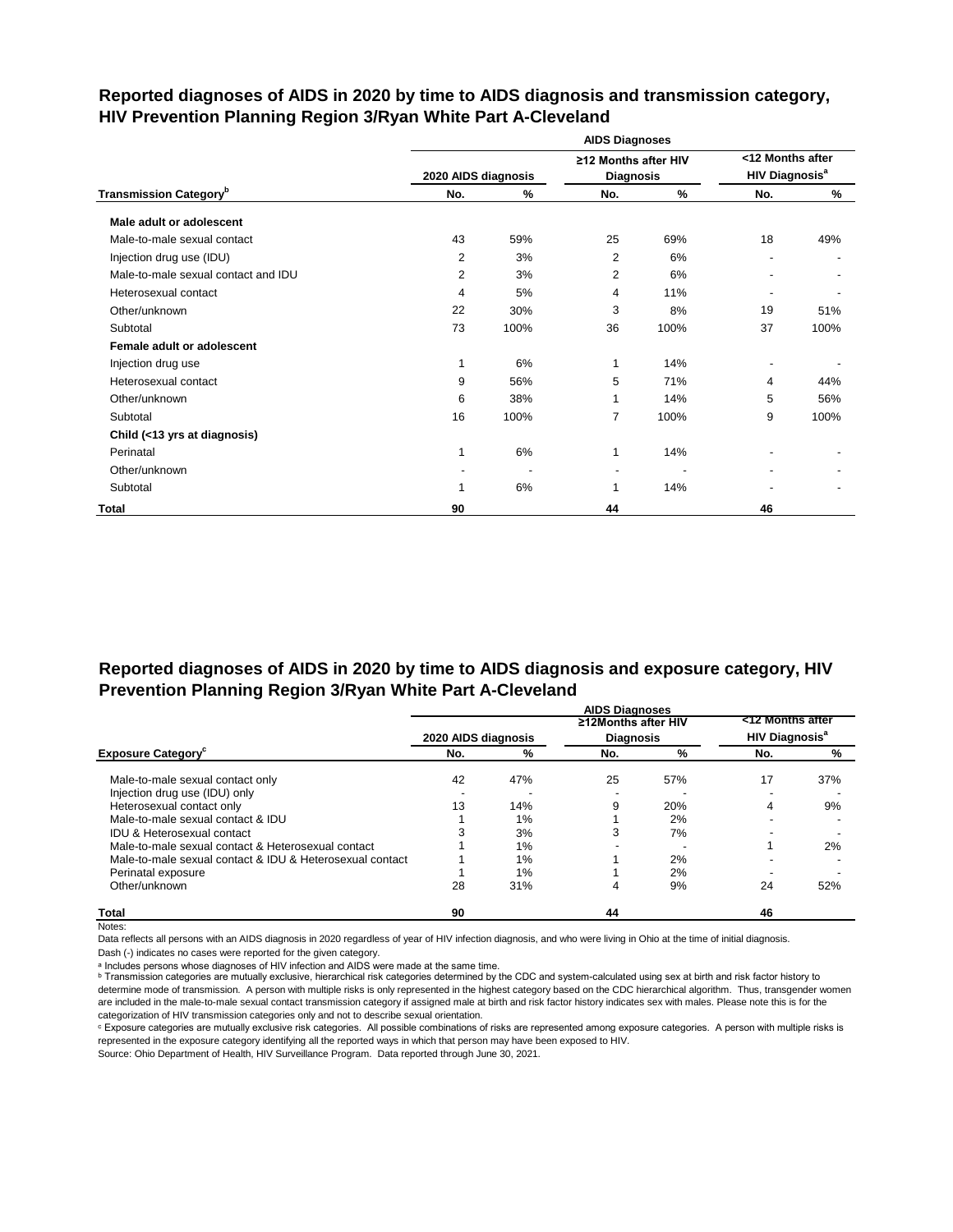# **Trends in reported diagnoses of AIDS by year of diagnosis (2016-2020) and cumulative AIDS diagnoses by selected characteristics, HIV Prevention Planning Region 3/Ryan White Part A-Cleveland**

|                                              |                |       |                          |     |              | <b>Year of AIDS Diagnosis</b> |                         |       |                |      |                                  |         |
|----------------------------------------------|----------------|-------|--------------------------|-----|--------------|-------------------------------|-------------------------|-------|----------------|------|----------------------------------|---------|
|                                              | 2016           |       | 2017                     |     | 2018         |                               | 2019                    |       | 2020           |      | <b>Cumulative</b><br><b>AIDS</b> |         |
| Characteristic                               | No.            | $\%$  | No.                      | %   | No.          | $\%$                          | No.                     | %     | No.            | $\%$ | No.                              | $\%$    |
| Sex at birth                                 |                |       |                          |     |              |                               |                         |       |                |      |                                  |         |
| Males                                        | 69             | 70%   | 77                       | 88% | 82           | 79%                           | 89                      | 86%   | 74             | 82%  | 4,609                            | 82%     |
| Females                                      | 30             | 30%   | 11                       | 13% | 22           | 21%                           | 15                      | 14%   | 16             | 18%  | 1,020                            | 18%     |
| Age at AIDS diagnosis (yr)                   |                |       |                          |     |              |                               |                         |       |                |      |                                  |         |
| <13                                          | 1              | 1%    |                          |     | 1            | 1%                            |                         |       |                |      | 48                               | 1%      |
| $13 - 14$                                    |                |       |                          |     |              |                               |                         |       |                |      | 3                                | $< 1\%$ |
| 15-19                                        | 1              | 1%    | 2                        | 2%  |              |                               | 1                       | 1%    | 1              | 1%   | 46                               | 1%      |
| 20-24                                        | 11             | 11%   | 11                       | 13% | 10           | 10%                           | 7                       | 7%    | 7              | 8%   | 309                              | 5%      |
| 25-29                                        | 22             | 22%   | 13                       | 15% | 17           | 16%                           | 19                      | 18%   | 14             | 16%  | 721                              | 13%     |
| 30-34                                        | $\overline{7}$ | 7%    | 13                       | 15% | 14           | 13%                           | 10                      | 10%   | 10             | 11%  | 1,032                            | 18%     |
| 35-39                                        | 7              | 7%    | 12                       | 14% | 11           | 11%                           | 13                      | 13%   | 7              | 8%   | 1,128                            | 20%     |
| 40-44                                        | 8              | 8%    | 7                        | 8%  | 6            | 6%                            | 9                       | 9%    | 9              | 10%  | 852                              | 15%     |
| 45-49                                        | 10             | 10%   | 7                        | 8%  | 12           | 12%                           | 11                      | 11%   | 7              | 8%   | 653                              | 12%     |
| 50-54                                        | 15             | 15%   | 6                        | 7%  | 13           | 13%                           | 14                      | 13%   | 13             | 14%  | 381                              | 7%      |
| 55-64                                        | 10             | 10%   | 12                       | 14% | 16           | 15%                           | 13                      | 13%   | 17             | 19%  | 350                              | 6%      |
| $65+$                                        | $\overline{7}$ | 7%    | 5                        | 6%  | 4            | 4%                            | 7                       | 7%    | 5              | 6%   | 106                              | 2%      |
| Race/Ethnicity <sup>a</sup>                  |                |       |                          |     |              |                               |                         |       |                |      |                                  |         |
| American Indian/Alaska Native                |                |       |                          |     |              |                               |                         |       |                |      | 5                                | $< 1\%$ |
| Asian/Pacific Islander                       |                |       |                          |     |              |                               |                         |       |                |      | 9                                | $< 1\%$ |
| Black/African-American                       | 72             | 73%   | 51                       | 58% | 71           | 68%                           | 55                      | 53%   | 45             | 50%  | 2,877                            | 51%     |
| Hispanic/Latinx                              | 4              | 4%    | 11                       | 13% | 7            | 7%                            | 11                      | 11%   | 8              | 9%   | 484                              | 9%      |
| White                                        | 19             | 19%   | 24                       | 27% | 23           | 22%                           | 35                      | 34%   | 34             | 38%  | 2,122                            | 38%     |
| Multi-Race                                   | 4              | 4%    | 2                        | 2%  | 3            | 3%                            | 3                       | 3%    | 3              | 3%   | 132                              | 2%      |
| Race/Ethnicity <sup>a</sup> and Sex at birth |                |       |                          |     |              |                               |                         |       |                |      |                                  |         |
| American Indian/Alaska Native Males          |                |       |                          |     |              |                               |                         |       |                |      | 2                                | $< 1\%$ |
| American Indian/Alaska Native Females        |                |       |                          |     |              |                               |                         |       |                |      | 3                                | $< 1\%$ |
| Asian/Pacific Islander Males                 |                |       |                          |     |              |                               |                         |       |                |      | 7                                | $< 1\%$ |
| Asian/Pacific Islander Females               |                |       |                          |     |              |                               |                         |       |                |      | 2                                | $< 1\%$ |
| Black/African-American Males                 | 50             | 51%   | 41                       | 47% | 54           | 52%                           | 47                      | 45%   | 37             | 41%  | 2,219                            | 39%     |
| Black/African-American Females               | 22             | 22%   | 10                       | 11% | 17           | 16%                           | 8                       | 8%    | 8              | 9%   | 658                              | 12%     |
| Hispanic/Latino Males                        | 2              | 2%    | 11                       | 13% | 6            | $6\%$                         | 9                       | $9\%$ | 7              | 8%   | 349                              | $6\%$   |
| Hispanic/Latina Females                      | 2              | 2%    | $\overline{a}$           |     | $\mathbf{1}$ | 1%                            | $\overline{\mathbf{c}}$ | 2%    | 1              | 1%   | 135                              | 2%      |
| <b>White Males</b>                           | 15             | 15%   | 23                       | 26% | 19           | 18%                           | 30                      | 29%   | 27             | 30%  | 1,928                            | 34%     |
| <b>White Females</b>                         | 4              | 4%    | 1                        | 1%  | 4            | 4%                            | 5                       | 5%    | $\overline{7}$ | 8%   | 194                              | $3%$    |
| Multi-Race Males                             | 2              | 2%    | 2                        | 2%  | 3            | 3%                            | 3                       | 3%    | 3              | 3%   | 104                              | 2%      |
| Multi-Race Females                           | 2              | $2\%$ | $\overline{\phantom{a}}$ |     |              |                               |                         |       | $\overline{a}$ |      | 28                               | $< 1\%$ |
| <b>Total</b>                                 | 99             |       | 88                       |     | 104          |                               | 104                     |       | $90\,$         |      | 5,629                            |         |

Notes:

AIDS diagnoses by year (2016-2020) represent all reported AIDS cases diagnosed in each year regardless of year of HIV infection diagnosis, and who were living in Ohio at the time of initial diagnosis; cumulative AIDS cases represent all reported AIDS cases diagnosed since the beginning of the epidemic through 2020.

Dash (-) indicates no cases were reported for the given category.

a Hispanics/Latinx may be of any race. Persons with a race of American Indian/Alaska Native, Asian/Pacific Islander, Black/African-American, White, or Multi-race are not-Hispanic. Asian/Pacific Islander includes Native Hawaiians.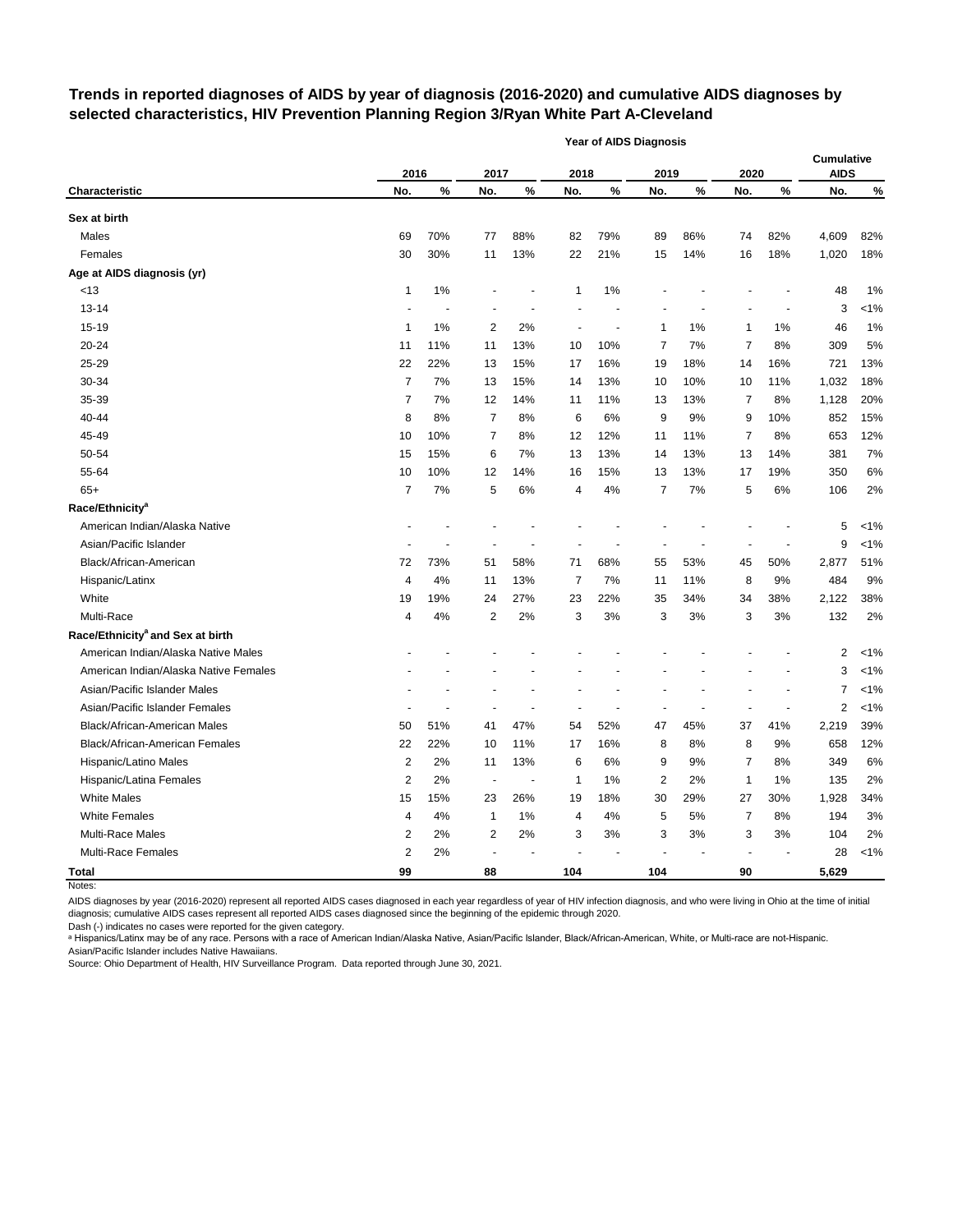# **Trends in reported diagnoses of AIDS by year of diagnosis (2016-2020) and cumulative AIDS diagnoses by transmission category, HIV Prevention Planning Region 3/Ryan White Part A-Cleveland**

**Year of AIDS Diagnosis**

|                                          |     | 2016 | 2017                     |      | 2018           |      | 2019                     |      | 2020 |      | <b>Cumulative</b><br><b>AIDS</b> |      |
|------------------------------------------|-----|------|--------------------------|------|----------------|------|--------------------------|------|------|------|----------------------------------|------|
| <b>Transmission Category<sup>a</sup></b> | No. | %    | No.                      | %    | No.            | %    | No.                      | %    | No.  | %    | No.                              | %    |
| Male adult or adolescent                 |     |      |                          |      |                |      |                          |      |      |      |                                  |      |
| Male-to-male sexual contact              | 43  | 63%  | 56                       | 73%  | 50             | 61%  | 56                       | 64%  | 43   | 59%  | 3,067                            | 67%  |
| Injection drug use (IDU)                 | 2   | 3%   | 2                        | 3%   | 3              | 4%   | 6                        | 7%   | 2    | 3%   | 436                              | 10%  |
| Male-to-male sexual contact and IDU      | 2   | 3%   | 1                        | 1%   | 3              | 4%   | 3                        | 3%   | 2    | 3%   | 340                              | 7%   |
| Heterosexual contact                     | 5   | 7%   | 4                        | 5%   | 5              | 6%   | $\overline{7}$           | 8%   | 4    | 5%   | 252                              | 5%   |
| Other/unknown                            | 16  | 24%  | 14                       | 18%  | 21             | 26%  | 15                       | 17%  | 22   | 30%  | 487                              | 11%  |
| Subtotal                                 | 68  | 100% | 77                       | 100% | 82             | 100% | 87                       | 100% | 73   | 100% | 4,582                            | 100% |
| Female adult or adolescent               |     |      |                          |      |                |      |                          |      |      |      |                                  |      |
| Injection drug use                       | 4   | 13%  |                          |      | 4              | 20%  | 1                        | 7%   | 1    | 6%   | 225                              | 23%  |
| Heterosexual contact                     | 25  | 83%  | 11                       | 100% | 14             | 70%  | 14                       | 93%  | 9    | 56%  | 715                              | 73%  |
| Other/unknown                            |     | 3%   | $\overline{\phantom{a}}$ |      | 2              | 10%  | $\overline{\phantom{a}}$ |      | 6    | 38%  | 45                               | 5%   |
| Subtotal                                 | 30  | 100% | 11                       | 100% | 20             | 100% | 15                       | 100% | 16   | 100% | 985                              | 100% |
| Child (<13 yrs at diagnosis)             |     |      |                          |      |                |      |                          |      |      |      |                                  |      |
| Perinatal                                | 1   | 100% |                          | ۰    | $\overline{2}$ | 100% | $\overline{2}$           | 100% | 1    | 100% | 54                               | 87%  |
| Other/unknown                            |     |      |                          |      |                |      |                          |      |      |      | 8                                | 13%  |
| Subtotal                                 | 1   | 100% |                          | ۰    | 2              | 100% | 2                        | 100% |      | 100% | 62                               | 100% |
| <b>Total</b>                             | 99  |      | 88                       |      | 104            |      | 104                      |      | 90   |      | 5,629                            |      |

## **Year of AIDS Diagnosis Trends in reported diagnoses of AIDS by year of diagnosis (2016-2020) and cumulative AIDS diagnoses by exposure category, HIV Prevention Planning Region 3/Ryan White Part A-Cleveland**

|                                                          |     | 2016 | 2017                     |                | 2018 |     | 2019 |     | 2020                     |       | <b>Cumulative</b><br><b>AIDS</b> |     |
|----------------------------------------------------------|-----|------|--------------------------|----------------|------|-----|------|-----|--------------------------|-------|----------------------------------|-----|
| <b>Exposure Category</b> <sup>p</sup>                    | No. | %    | No.                      | %              | No.  | %   | No.  | %   | No.                      | %     | No.                              | %   |
| Male-to-male sexual contact only                         | 43  | 43%  | 56                       | 64%            | 50   | 48% | 55   | 53% | 42                       | 47%   | 2.897                            | 51% |
| Injection drug use (IDU) only                            | 3   | 3%   | 2                        | 2%             | 4    | 4%  | 3    | 3%  | $\overline{\phantom{a}}$ |       | 390                              | 7%  |
| Heterosexual contact only                                | 30  | 30%  | 15                       | 17%            | 19   | 18% | 21   | 20% | 13                       | 14%   | 969                              | 17% |
| Male-to-male sexual contact & IDU                        | 2   | 2%   |                          | $1\%$          | 3    | 3%  | 2    | 2%  |                          | 1%    | 274                              | 5%  |
| <b>IDU &amp; Heterosexual contact</b>                    | 3   | 3%   | $\overline{\phantom{0}}$ | $\blacksquare$ | 3    | 3%  | 4    | 4%  | 3                        | 3%    | 271                              | 5%  |
| Male-to-male sexual contact & Heterosexual contact       |     |      |                          | -              |      |     |      | 1%  |                          | 1%    | 170                              | 3%  |
| Male-to-male sexual contact & IDU & Heterosexual contact |     |      |                          |                |      |     |      | 1%  |                          | $1\%$ | 66                               | 1%  |
| Perinatal exposure                                       |     | 1%   | $\overline{\phantom{0}}$ | $\,$           | 2    | 2%  | 2    | 2%  |                          | 1%    | 55                               | 1%  |
| Other/unknown                                            | 17  | 17%  | 14                       | 16%            | 23   | 22% | 15   | 14% | 28                       | 31%   | 537                              | 10% |
| <b>Total</b>                                             | 99  |      | 88                       |                | 104  |     | 104  |     | 90                       |       | 5,629                            |     |
| Notes:                                                   |     |      |                          |                |      |     |      |     |                          |       |                                  |     |

AIDS diagnoses by year (2016-2020) represent all reported AIDS cases diagnosed in each year regardless of year of HIV infection diagnosis, and who were living in Ohio at the time of initial diagnosis; cumulative AIDS cases represent all reported AIDS cases diagnosed since the beginning of the epidemic through 2020.

Dash (-) indicates no cases were reported for the given category.<br>◎ Transmission categories are mutually exclusive, nierarcnical risk categories determined by the CDC and system-calculated using sex at birth and risk ract transmission. A person with multiple risks is only represented in the highest category based on the CDC hierarchical algorithm. Thus, transgender women are included in the male-to-male sexual contact transmission category if assigned male at birth and risk factor history indicates sex with males. Please note this is for the categorization of HIV transmission categories only and not to describe sexual orientation.

**b** Exposure categories are mutually exclusive risk categories. All possible combinations of risks are represented among exposure categories. A person with multiple risks is represented in the exposure category identifying all the reported ways in which that person may have been exposed to HIV.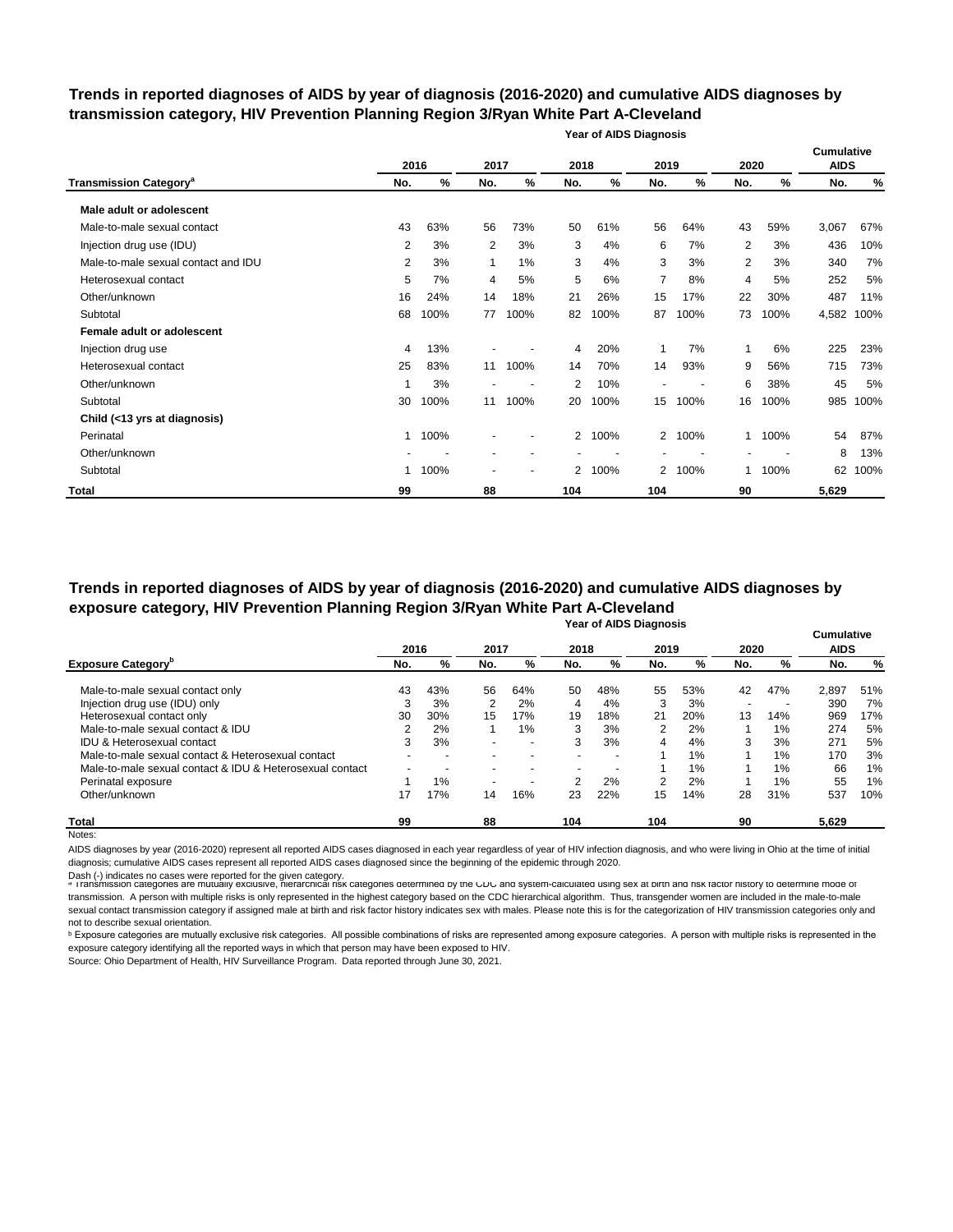# Persons Living with Diagnosed HIV Infection Reported in HIV Prevention Planning Region 3/Ryan White Part A-Cleveland

Counties: Ashtabula, Cuyahoga, Geauga, Lake, Lorain, Medina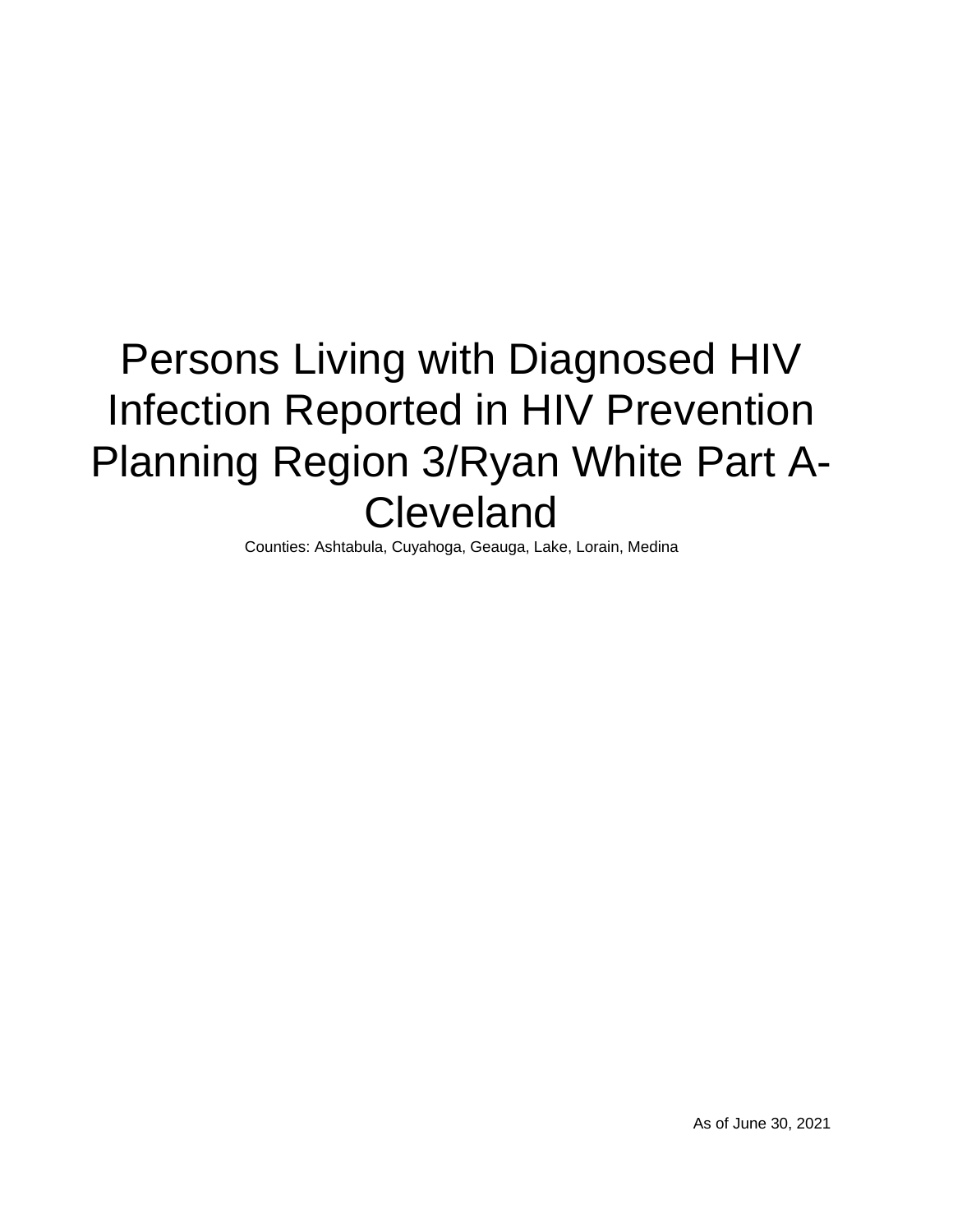|                                              |                   | Living with diagnosed HIV infection |         |                          |         | <b>Current Disease Status</b> |         |
|----------------------------------------------|-------------------|-------------------------------------|---------|--------------------------|---------|-------------------------------|---------|
|                                              |                   | in 2020                             |         | <b>HIV (not AIDS)</b>    |         | <b>AIDS</b>                   |         |
| Characteristic                               | Rate <sup>a</sup> | No.                                 | $\%$    | No.                      | $\%$    | No.                           | $\%$    |
| Sex at birth                                 |                   |                                     |         |                          |         |                               |         |
| Males                                        | 464.1             | 4,807                               | 80%     | 2,518                    | 80%     | 2,289                         | 79%     |
| Females                                      | 112.1             | 1,238                               | 20%     | 638                      | 20%     | 600                           | 21%     |
| Age at end of year                           |                   |                                     |         |                          |         |                               |         |
| < 13                                         | $\star$           | 3                                   | $< 1\%$ | 2                        | $< 1\%$ | 1                             | $< 1\%$ |
| $13 - 14$                                    | 11.5              | 6                                   | $< 1\%$ | 6                        | $< 1\%$ | $\blacksquare$                |         |
| 15-19                                        | 18.0              | 23                                  | $< 1\%$ | 17                       | 1%      | 6                             | $1\%$   |
| 20-24                                        | 157.0             | 200                                 | 3%      | 167                      | 5%      | 33                            | 1%      |
| 25-29                                        | 341.6             | 494                                 | 8%      | 368                      | 12%     | 126                           | 4%      |
| 30-34                                        | 427.9             | 589                                 | 10%     | 413                      | 13%     | 176                           | 6%      |
| 35-39                                        | 391.3             | 506                                 | 8%      | 307                      | 10%     | 199                           | 7%      |
| 40-44                                        | 416.7             | 509                                 | 8%      | 321                      | 10%     | 188                           | 7%      |
| 45-49                                        | 455.8             | 572                                 | 9%      | 271                      | 9%      | 301                           | 10%     |
| 50-54                                        | 609.1             | 834                                 | 14%     | 364                      | 12%     | 470                           | 16%     |
| 55-64                                        | 532.9             | 1,632                               | 27%     | 664                      | 21%     | 968                           | 34%     |
| $65+$                                        | 162.2             | 677                                 | 11%     | 256                      | 8%      | 421                           | 15%     |
| Race/Ethnicity <sup>b</sup>                  |                   |                                     |         |                          |         |                               |         |
| American Indian/Alaska Native                | $\star$           | $\overline{2}$                      | $< 1\%$ | 1                        | $< 1\%$ | $\mathbf{1}$                  | $< 1\%$ |
| Asian/Pacific Islander                       | 49.0              | 26                                  | $< 1\%$ | 18                       | 1%      | 8                             | $< 1\%$ |
| Black/African-American                       | 769.4             | 3,125                               | 52%     | 1,672                    | 53%     | 1,453                         | 50%     |
| Hispanic/Latinx                              | 566.2             | 758                                 | 13%     | 363                      | 12%     | 395                           | 14%     |
| White                                        | 123.2             | 1,848                               | 31%     | 940                      | 30%     | 908                           | 31%     |
| Multi-Race                                   | 591.4             | 258                                 | 4%      | 134                      | 4%      | 124                           | 4%      |
| Unknown                                      | $\star$           | 28                                  | $< 1\%$ | 28                       | 1%      |                               |         |
| Race/Ethnicity <sup>b</sup> and Sex at birth |                   |                                     |         |                          |         |                               |         |
| American Indian/Alaska Native Males          | $\star$           | 1                                   | $< 1\%$ | 1                        | $< 1\%$ |                               |         |
| American Indian/Alaska Native Females        |                   | 1                                   | $< 1\%$ | $\overline{\phantom{a}}$ |         | $\mathbf{1}$                  | $< 1\%$ |
| Asian/Pacific Islander Males                 | 78.9              | 20                                  | $< 1\%$ | 14                       | $< 1\%$ | 6                             | $< 1\%$ |
| Asian/Pacific Islander Females               | 21.7              | 6                                   | $< 1\%$ | 4                        | $< 1\%$ | $\overline{\mathbf{c}}$       | $< 1\%$ |
| <b>Black/African-American Males</b>          | 1,271.4           | 2,385                               | 39%     | 1,286                    | 41%     | 1,099                         | 38%     |
| Black/African-American Females               | 338.5             | 740                                 | 12%     | 386                      | 12%     | 354                           | 12%     |
| Hispanic/Latino Males                        | 825.9             | 552                                 | 9%      | 279                      | 9%      | 273                           | 9%      |
| Hispanic/Latina Females                      | 307.3             | 206                                 | 3%      | 84                       | 3%      | 122                           | 4%      |
| <b>White Males</b>                           | 221.6             | 1,624                               | 27%     | 812                      | 26%     | 812                           | 28%     |
| <b>White Females</b>                         | 29.2              | 224                                 | 4%      | 128                      | 4%      | 96                            | 3%      |
| <b>Multi-Race Males</b>                      | 955.1             | 205                                 | 3%      | 106                      | 3%      | 99                            | 3%      |
| <b>Multi-Race Females</b>                    | 239.1             | 53                                  | 1%      | 28                       | 1%      | 25                            | $1\%$   |
| Unknown                                      |                   | 28                                  | 1%      | 28                       | $1\%$   |                               |         |
| <b>Total</b>                                 | 282.4             | 6,045                               |         | 3,156                    |         | 2,889                         |         |

# **Reported persons living with diagnosed HIV infection in 2020 by current disease status and selected characteristics, HIV Prevention Planning Region 3/Ryan White Part A-Cleveland**

Notes:

Living with diagnosed HIV infection represents all persons ever diagnosed and reported with HIV and/or AIDS who have not been reported as having died as of December 31, 2020. Persons living with diagnosed HIV infection represent persons living in Ohio as of December 31, 2020, regardless of whether the person was a resident of Ohio at time of initial HIV and/or AIDS diagnosis.

Asterisk (\*) indicates rate not calculated for case count <5 due to unstable rates. Dash (-) indicates no cases were reported for the given category.

<sup>a</sup>The rate is the number of persons living with diagnosed HIV infection per 100,000 population calculated using 2020 U.S. Census estimates.

ᵇ Hispanics/Latinx may be of any race. Persons with a race of American Indian/Alaska Native, Asian/Pacific Islander, Black/African-American, White, or Multi-race are not-Hispanic. Asian/Pacific Islander includes Native Hawaiians.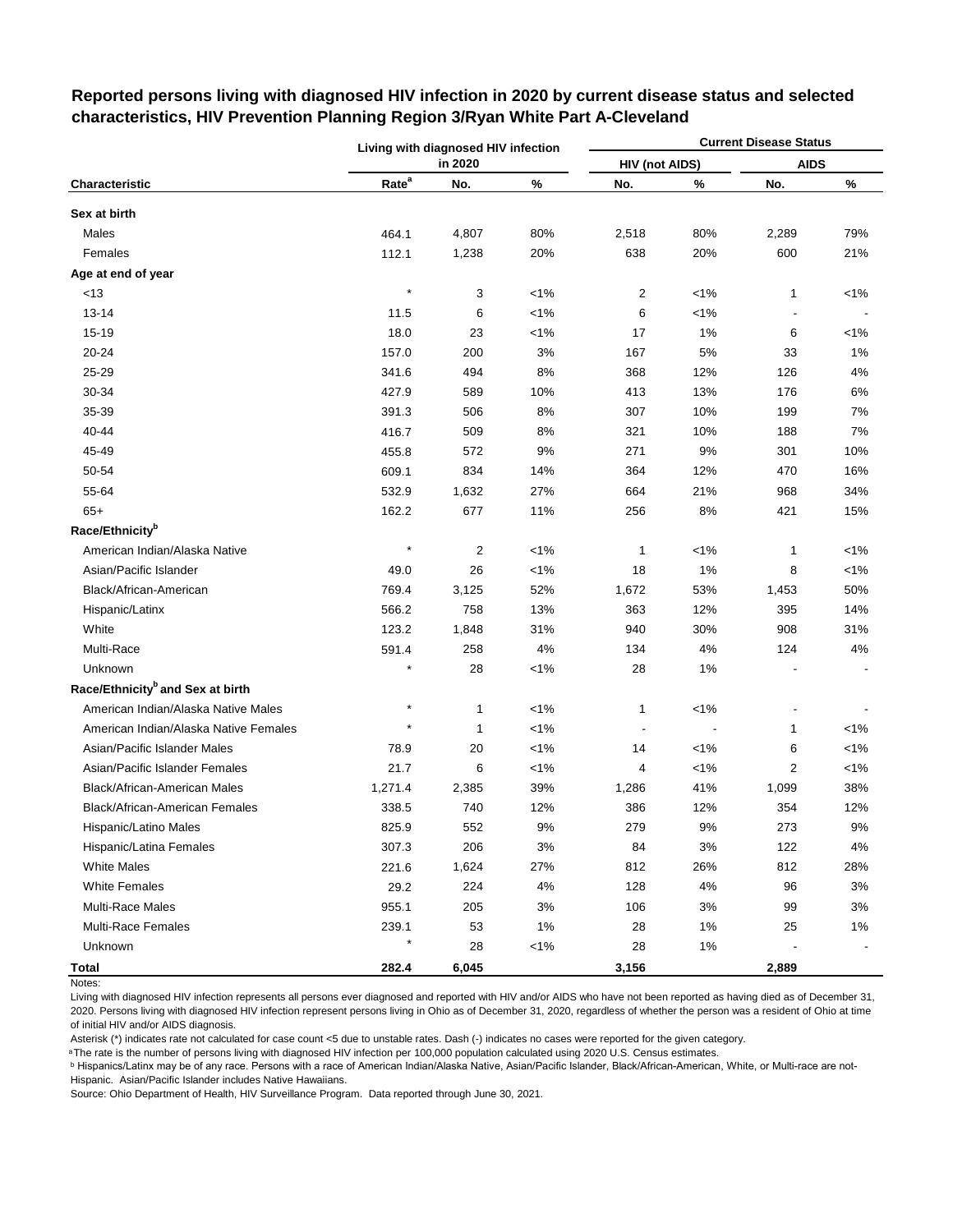|                                          | Living with diagnosed HIV infection |      |                       |      | <b>Current Disease Status</b> |      |
|------------------------------------------|-------------------------------------|------|-----------------------|------|-------------------------------|------|
|                                          | in 2020                             |      | <b>HIV (not AIDS)</b> |      | <b>AIDS</b>                   |      |
| <b>Transmission Category<sup>a</sup></b> | No.                                 | ℅    | No.                   | %    | No.                           | %    |
| Male adult or adolescent                 |                                     |      |                       |      |                               |      |
| Male-to-male sexual contact              | 3,241                               | 68%  | 1,702                 | 68%  | 1,539                         | 68%  |
| Injection drug use (IDU)                 | 211                                 | 4%   | 75                    | 3%   | 136                           | 6%   |
| Male-to-male sexual contact and IDU      | 239                                 | 5%   | 90                    | 4%   | 149                           | 7%   |
| Heterosexual contact                     | 306                                 | 6%   | 141                   | 6%   | 165                           | 7%   |
| Other/unknown                            | 782                                 | 16%  | 497                   | 20%  | 285                           | 13%  |
| Subtotal                                 | 4,779                               | 100% | 2,505                 | 100% | 2,274                         | 100% |
| Female adult or adolescent               |                                     |      |                       |      |                               |      |
| Injection drug use                       | 150                                 | 13%  | 52                    | 8%   | 98                            | 17%  |
| Heterosexual contact                     | 943                                 | 79%  | 476                   | 77%  | 467                           | 80%  |
| Other/unknown                            | 107                                 | 9%   | 90                    | 15%  | 17                            | 3%   |
| Subtotal                                 | 1,200                               | 100% | 618                   | 100% | 582                           | 100% |
| Child (<13 yrs at diagnosis)             |                                     |      |                       |      |                               |      |
| Perinatal                                | 56                                  | 85%  | 26                    | 79%  | 30                            | 91%  |
| Other/unknown                            | 10                                  | 15%  | 7                     | 21%  | 3                             | 9%   |
| Subtotal                                 | 66                                  | 100% | 33                    | 100% | 33                            | 100% |
| Total                                    | 6,045                               |      | 3,156                 |      | 2,889                         |      |

# **Reported persons living with diagnosed HIV infection in 2020 by current disease status and transmission category, HIV Prevention Planning Region 3/Ryan White Part A-Cleveland**

# **Reported persons living with diagnosed HIV infection in 2020 by current disease status and exposure category, HIV Prevention Planning Region 3/Ryan White Part A-Cleveland**

|                                                          | Living with diagnosed HIV infection |     |                       |         | <b>Current Disease Status</b> |     |
|----------------------------------------------------------|-------------------------------------|-----|-----------------------|---------|-------------------------------|-----|
|                                                          | in 2020                             |     | <b>HIV (not AIDS)</b> |         | <b>AIDS</b>                   |     |
| <b>Exposure Category</b> <sup>b</sup>                    | No.                                 | %   | No.                   | %       | No.                           | %   |
| Male-to-male sexual contact only                         | 3,097                               | 51% | 1,653                 | 52%     | 1,444                         | 50% |
| Injection drug use (IDU) only                            | 167                                 | 3%  | 71                    | 2%      | 96                            | 3%  |
| Heterosexual contact only                                | 1.250                               | 21% | 618                   | 20%     | 632                           | 22% |
| Male-to-male sexual contact & IDU                        | 182                                 | 3%  | 75                    | 2%      | 107                           | 4%  |
| <b>IDU &amp; Heterosexual contact</b>                    | 194                                 | 3%  | 56                    | 2%      | 138                           | 5%  |
| Male-to-male sexual contact & Heterosexual contact       | 144                                 | 2%  | 49                    | 2%      | 95                            | 3%  |
| Male-to-male sexual contact & IDU & Heterosexual contact | 57                                  | 1%  | 15                    | $< 1\%$ | 42                            | 1%  |
| Perinatal exposure                                       | 59                                  | 1%  | 28                    | 1%      | 31                            | 1%  |
| Other/unknown                                            | 895                                 | 15% | 591                   | 19%     | 304                           | 11% |
| Total                                                    | 6.045                               |     | 3.156                 |         | 2.889                         |     |

Notes:

Living with diagnosed HIV infection represents all persons ever diagnosed and reported with HIV and/or AIDS who have not been reported as having died as of December 31, 2020. Persons living with diagnosed HIV infection represent persons living in Ohio as of December 31, 2020, regardless of whether the person was a resident of Ohio at time of initial HIV and/or AIDS diagnosis.

Dash (-) indicates no cases were reported for the given category.

a Transmission categories are mutually exclusive, hierarchical risk categories determined by the CDC and system-calculated using sex at birth and risk factor history to determine mode of transmission. A person with multiple risks is only represented in the highest category based on the CDC hierarchical algorithm. Thus, transgender women are included in the male-to-male sexual contact transmission category if assigned male at birth and risk factor history indicates sex with males. Please note this is for the categorization of HIV transmission categories only and not to describe sexual orientation.

**b** Exposure categories are mutually exclusive risk categories. All possible combinations of risks are represented among exposure categories. A person with multiple risks is represented in the exposure category identifying all the reported ways in which that person may have been exposed to HIV.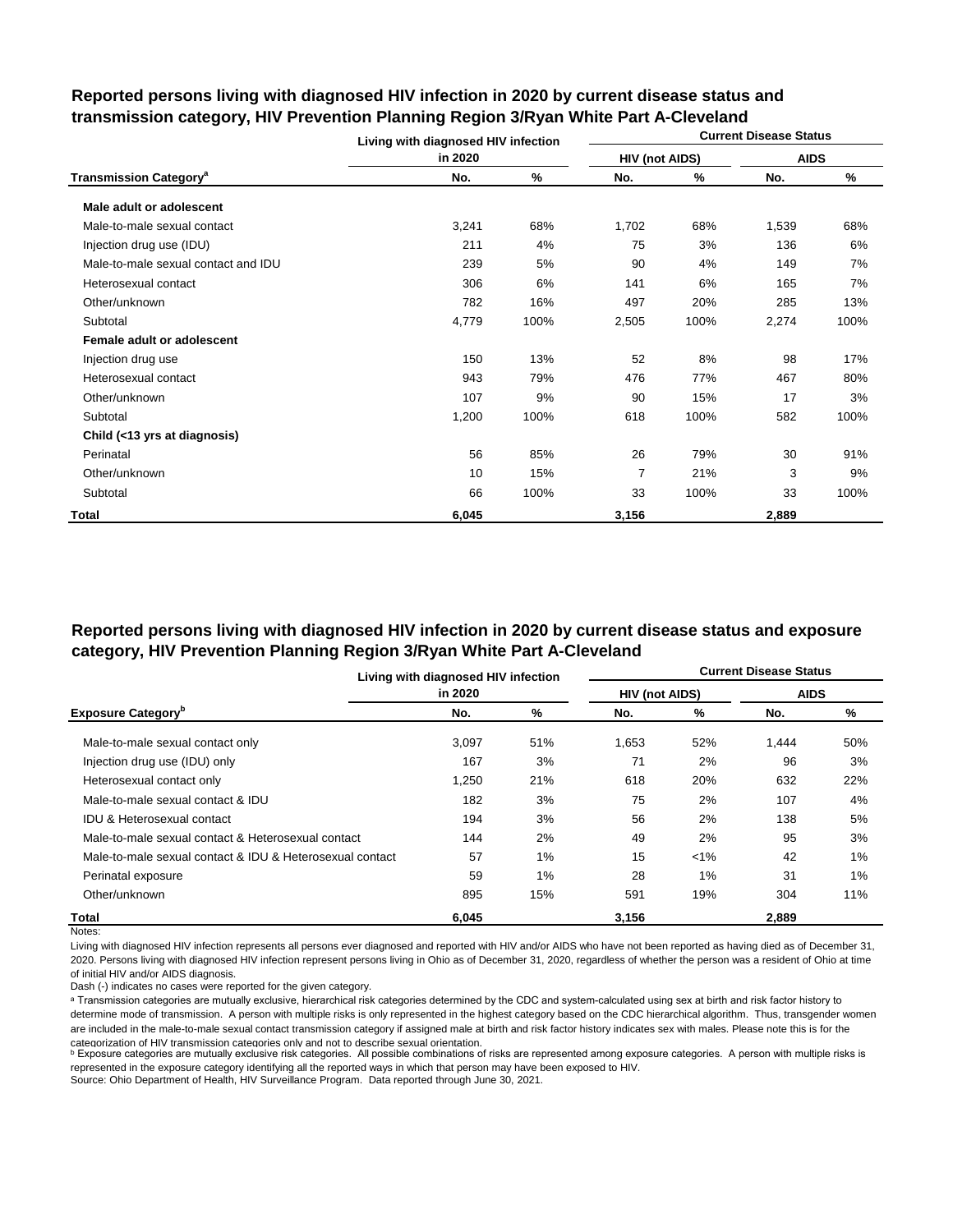| American Indian/Alaska Native |                   |                          | <b>Asian/Pacific Islander</b> |                   |             | <b>Black/African-American</b> |                   |       |         | Hispanic/ Latinx <sup>a</sup> |     |         | White             |        |       | <b>Multi-Race</b> |     | <b>Unknown</b> |     |     |
|-------------------------------|-------------------|--------------------------|-------------------------------|-------------------|-------------|-------------------------------|-------------------|-------|---------|-------------------------------|-----|---------|-------------------|--------|-------|-------------------|-----|----------------|-----|-----|
| Age at end of year            | Rate <sup>n</sup> | No.                      | ℅                             | Rate <sup>r</sup> | No.         | %                             | Rate <sup>p</sup> | No.   | %       | Rate <sup>p</sup>             | No. | %       | Rate <sup>n</sup> | No.    | %     | Rate <sup>"</sup> | No. | %              | No. | ℅   |
| < 13                          |                   |                          |                               |                   |             |                               |                   |       | $< 1\%$ |                               |     | $< 1\%$ |                   |        |       |                   |     |                |     |     |
| 13-14                         |                   |                          |                               |                   |             | . .                           |                   | 6     | $< 1\%$ |                               |     |         |                   | $\sim$ |       |                   |     |                |     |     |
| 15-19                         |                   |                          |                               |                   |             | 8%                            | 63.5              | 17    | 1%      |                               |     |         |                   |        | $1\%$ |                   |     |                |     |     |
| $20 - 24$                     |                   |                          |                               |                   |             | 4%                            | 536.8             | 148   | 5%      | 200.7                         | 22  | 3%      | 29.8              | 24     | 1%    | 113.7             | .5  | 2%             |     |     |
| $25 - 29$                     |                   |                          |                               | 118.7             | $\mathbf b$ | 19%                           | 068.1             | 360   | 12%     | 486.8                         | 53  | 7%      | 57.8              | 53     | 3%    | 603.4             | 23  | 9%             |     |     |
| 30-34                         |                   |                          | 50%                           |                   |             | 8%                            | ,370.1            | 385   | 12%     | 588.0                         | 62  | 8%      | 122.1             | 111    | 6%    | ,109.8            | 28  | 11%            |     |     |
| 35-39                         |                   |                          |                               |                   |             | 4%                            | .182.2            | 283   | 9%      | 585.9                         | 58  | 8%      | 151.1             | 134    | 7%    | 650.2. ا          | 30  | 12%            |     |     |
| 40-44                         |                   |                          |                               |                   |             | 8%                            | ,082.7            | 241   | 8%      | 841.3                         | 75  | 10%     | 197.5             | 168    | 9%    | 1,451.1           | 23  | 9%             |     |     |
| 45-49                         |                   | $\overline{\phantom{0}}$ | $\,$ $\,$                     | 136.2             | 5           | 19%                           | ,096.0            | 249   | 8%      | .267.0                        | 96  | 13%     | 212.6             | 191    | 10%   | 1,972.8           | 29  | 11%            |     | 7%  |
| 50-54                         |                   |                          |                               |                   |             | 8%                            | .698.0            | 395   | 13%     | 1,449.5                       | 94  | 12%     | 299.0             | 307    | 17%   | 2,318.7           | 29  | 11%            |     | 25% |
| 55-64                         |                   |                          | 50%                           |                   |             | 12%                           | l.417.4           | 738   | 24%     | 2.112.7                       | 222 | 29%     | 248.4             | 586    | 32%   | 3,341.2           |     | 28%            |     | 39% |
| $65+$                         |                   |                          |                               |                   |             | 12%                           | 482.0             | 301   | 10%     | 731.9                         | 75  | 10%     | 80.4              | 270    | 15%   | 1,033.7           | 20  | 8%             |     | 29% |
| <b>Total</b>                  |                   |                          |                               | 49.0              | 26          |                               | 769.4             | 3,125 |         | 566.2                         | 758 |         | 123.2             | 1.848  |       | 591.4             | 258 |                | 28  |     |

<sup>c</sup> Transmission categories are mutually exclusive, hierarchical risk categories determined by the CDC and system-calculated using sex at birth and risk factor history to determine mode of transmission. A person with multi hierarchical algorithm. Thus, transgender women are included in the male-to-male sexual contact transmission category if assigned male at birth and risk factor history indicates sex with males. Please note this is for the sexual orientation.

<sup>d</sup> Exposure categories are mutually exclusive risk categories. All possible combinations of risks are represented among exposure categories. A person with multiple risks is represented in the exposure category identifying

|                                           |                                            |                          |                           |                          |                                   | Living with diagnosed HIV infection in 2020 |                                  |      |       |      |                   |      |                          |                          |
|-------------------------------------------|--------------------------------------------|--------------------------|---------------------------|--------------------------|-----------------------------------|---------------------------------------------|----------------------------------|------|-------|------|-------------------|------|--------------------------|--------------------------|
|                                           | American<br>Indian/Alaska<br><b>Native</b> |                          | Asian/Pacific<br>Islander |                          | <b>Black/African-</b><br>American |                                             | Hispanic/<br>Latinx <sup>a</sup> |      | White |      | <b>Multi-Race</b> |      | <b>Unknown</b>           |                          |
| <b>Transmission Category</b> <sup>c</sup> | No.                                        | %                        | No.                       | %                        | No.                               | %                                           | No.                              | %    | No.   | %    | No.               | %    | No.                      | %                        |
| Male adult or adolescent                  |                                            |                          |                           |                          |                                   |                                             |                                  |      |       |      |                   |      |                          |                          |
| Male-to-male sexual contact               |                                            | 100%                     | 11                        | 58%                      | 1,537                             | 65%                                         | 310                              | 57%  | 1,240 | 77%  | 142               | 69%  | $\blacksquare$           |                          |
| Injection drug use (IDU)                  |                                            |                          |                           | $\overline{\phantom{a}}$ | 79                                | 3%                                          | 77                               | 14%  | 49    | 3%   |                   | 3%   | $\blacksquare$           |                          |
| Male-to-male sexual contact and IDU       | $\sim$                                     | $\sim$                   |                           | $\overline{\phantom{a}}$ | 95                                | 4%                                          | 37                               | 7%   | 93    | 6%   | 14                | 7%   |                          |                          |
| Heterosexual contact                      | $\overline{\phantom{a}}$                   | $\sim$                   |                           | $\,$ $\,$                | 197                               | 8%                                          | 47                               | 9%   | 48    | 3%   | 13                | 6%   |                          | 5%                       |
| Other/unknown                             |                                            | $\overline{\phantom{a}}$ | 8                         | 42%                      | 459                               | 19%                                         | 76                               | 14%  | 190   | 12%  | 30                | 15%  | 19                       | 95%                      |
| Subtotal                                  |                                            | 100%                     | 19                        | 100%                     | 2,367                             | 100%                                        | 547                              | 100% | 1,620 | 100% | 205               | 100% | 20                       | 100%                     |
| Female adult or adolescent                |                                            |                          |                           |                          |                                   |                                             |                                  |      |       |      |                   |      |                          |                          |
| Injection drug use                        |                                            |                          |                           | $\,$ $\,$                | 71                                | 10%                                         | 31                               | 16%  | 40    | 18%  | 8                 | 15%  | $\blacksquare$           |                          |
| Heterosexual contact                      |                                            | 100%                     |                           | 83%                      | 577                               | 81%                                         | 157                              | 79%  | 162   | 73%  | 41                | 79%  | $\overline{\phantom{a}}$ |                          |
| Other/unknown                             |                                            |                          |                           | 17%                      | 65                                | 9%                                          | 11                               | 6%   | 19    | 9%   | 3                 | 6%   | 8                        | 100%                     |
| Subtotal                                  |                                            | 100%                     | 6                         | 100%                     | 713                               | 100%                                        | 199                              | 100% | 221   | 100% | 52                | 100% | 8                        | 100%                     |
| Child (<13 yrs at diagnosis)              |                                            |                          |                           |                          |                                   |                                             |                                  |      |       |      |                   |      |                          |                          |
| Perinatal                                 | $\sim$                                     | $\sim$                   |                           | $\,$ $\,$                | 40                                | 89%                                         | 12                               | 100% | 3     | 43%  |                   | 100% | $\blacksquare$           |                          |
| Other/unknown                             | $\sim$                                     | $\overline{\phantom{a}}$ |                           | 100%                     |                                   | 11%                                         | $\sim$                           |      |       | 57%  |                   |      | $\blacksquare$           |                          |
| Subtotal                                  |                                            | $\overline{\phantom{a}}$ |                           | 100%                     | 45                                | 100%                                        | 12                               | 100% |       | 100% |                   | 100% | $\overline{\phantom{a}}$ | $\overline{\phantom{a}}$ |
| Total                                     |                                            |                          | 26                        |                          | 3,125                             |                                             | 758                              |      | 1,848 |      | 258               |      | 28                       |                          |

Living with diagnosed HIV infection represents all persons ever diagnosed and reported with HIV and/or AIDS who have not been reported as having died as of December 31, 2020. Persons living with diagnosed HIV infection rep regardless of whether the person was a resident of Ohio at time of initial HIV and/or AIDS diagnosis.

#### Notes:

# **Reported persons living with diagnosed HIV infection in 2020 by race/ethnicity and transmission category, HIV Prevention Planning Region 3/Ryan White Part A-Cleveland**

# **Reported persons living with diagnosed HIV infection in 2020 by race/ethnicity and age, HIV Prevention Planning Region 3/Ryan White Part A-Cleveland**

### **Living with diagnosed HIV infection in 2020**

## **Reported persons living with diagnosed HIV infection in 2020 by race/ethnicity and exposure category, HIV Prevention Planning Region 3/Ryan White Part A-Cleveland**

|                                                          |                                     |                          |                                  |        |                                   |     | Living with diagnosed HIV infection in 2020 |     |       |     |                   |     |                |     |
|----------------------------------------------------------|-------------------------------------|--------------------------|----------------------------------|--------|-----------------------------------|-----|---------------------------------------------|-----|-------|-----|-------------------|-----|----------------|-----|
|                                                          | American<br>Indian/Alaska<br>Native |                          | Asian/Pacific<br><b>Islander</b> |        | <b>Black/African-</b><br>American |     | Hispanic/<br>Latinx <sup>a</sup>            |     | White |     | <b>Multi-Race</b> |     | <b>Unknown</b> |     |
| <b>Exposure Category</b> <sup>a</sup>                    | No.                                 | %                        | No.                              | %      | No.                               | %   | No.                                         |     | No.   | %   | No.               | %   | No.            | %   |
| Male-to-male sexual contact only                         |                                     | 50%                      | 10                               | 38%    | ,449                              | 46% | 292                                         | 39% | 1,213 | 66% | 132               | 51% |                |     |
| Injection drug use (IDU) only                            |                                     | $\overline{\phantom{a}}$ | $\overline{\phantom{a}}$         |        | 69                                | 2%  | 48                                          | 6%  | 47    | 3%  |                   | 1%  |                |     |
| Heterosexual contact only                                |                                     | 50%                      |                                  | 19%    | 775                               | 25% | 204                                         | 27% | 210   | 11% | 54                | 21% |                | 4%  |
| Male-to-male sexual contact & IDU                        |                                     | $\overline{\phantom{a}}$ |                                  | $\sim$ | 66                                | 2%  | 25                                          | 3%  | 80    | 4%  |                   | 4%  |                |     |
| IDU & Heterosexual contact                               |                                     | $\overline{\phantom{a}}$ |                                  |        | 81                                | 3%  | 60                                          | 8%  | 42    | 2%  |                   | 4%  |                |     |
| Male-to-male sexual contact & Heterosexual contact       |                                     | -                        |                                  | 4%     | 88                                | 3%  | 18                                          | 2%  | 27    | 1%  | 10                | 4%  |                |     |
| Male-to-male sexual contact & IDU & Heterosexual contact | $\sim$                              | $\overline{\phantom{a}}$ | $\sim$                           | $\sim$ | 29                                | 1%  | 12                                          | 2%  | 13    | 1%  |                   | 1%  |                |     |
| Perinatal exposure                                       | $\sim$                              |                          |                                  |        | 43                                | 1%  | 12                                          | 2%  |       | 0%  |                   | 0%  |                |     |
| Other/unknown                                            |                                     | -                        |                                  | 38%    | 525                               | 17% | 87                                          | 11% | 213   | 12% | 33                | 13% | 27             | 96% |
| Total                                                    |                                     |                          | 26                               |        | 3,125                             |     | 758                                         |     | 1,848 |     | 258               |     | 28             |     |

ᵇ The rate is the number of persons living with diagnosed HIV infection per 100,000 population calculated using U.S. Census estimates for that year.

Source: Ohio Department of Health, HIV Surveillance Program. Data reported through June 30, 2021. HIV.

Asterisk (\*) indicates rate not calculated because census data unavailable or for case count <5 due to unstable rates. Dash (-) indicates no cases were reported for the given category.

a Hispanics/Latinx may be of any race. Persons with a race of American Indian/Alaska Native, Asian/Pacific Islander, Black/African-American, White, or Multi-race are not-Hispanic. Asian/Pacific Islander includes Native Haw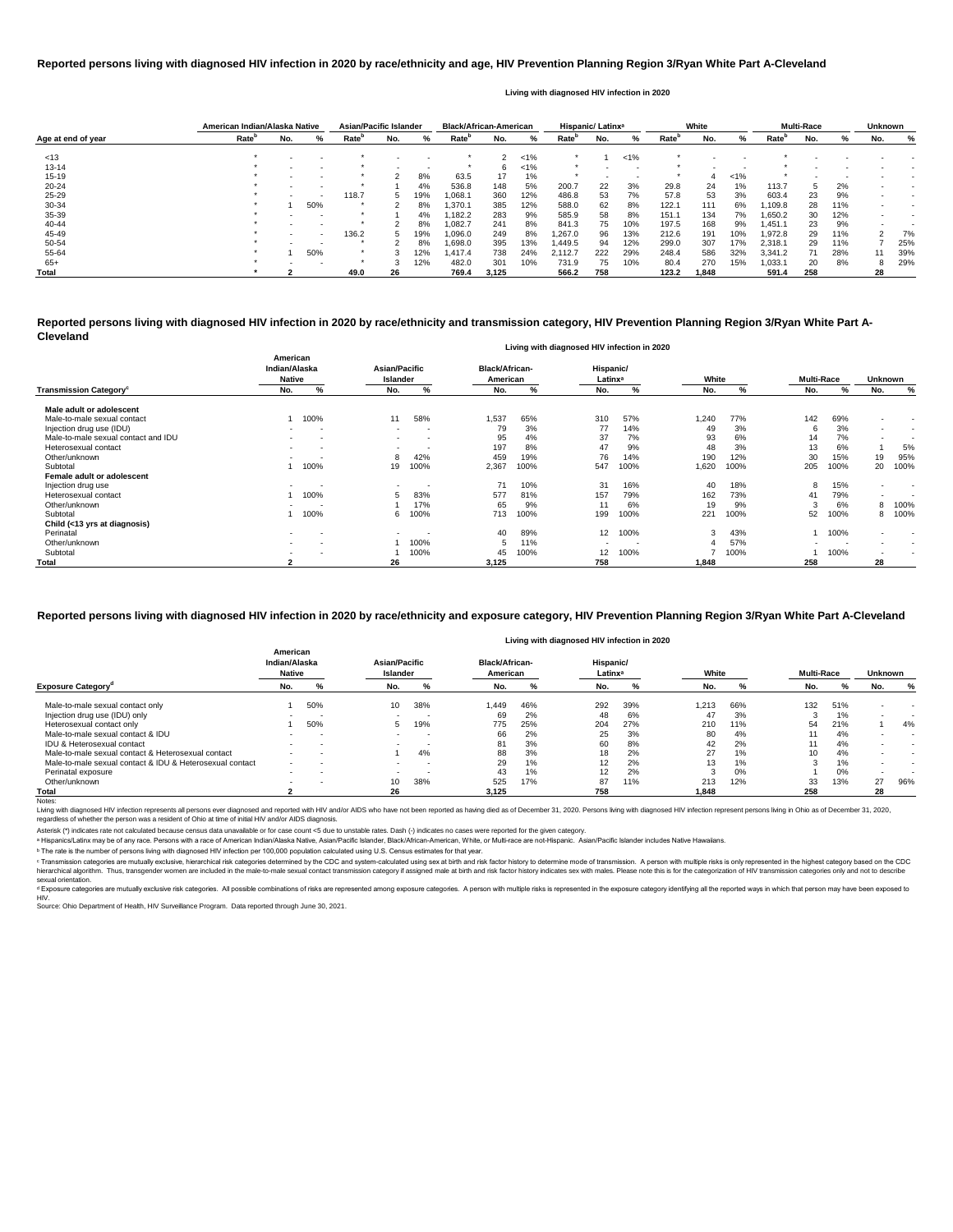# **Trends in reported persons living with diagnosed HIV infection by year of diagnosis and selected characteristics, HIV Prevention Planning Region 3/Ryan White Part A-Cleveland, 2016-2020**

**Living with Diagnosed HIV Infection**

|                                              |                   | 2016  |       |                   | 2017           |         |                   | 2018           |         |                   | 2019           |         |                   | 2020  |         |
|----------------------------------------------|-------------------|-------|-------|-------------------|----------------|---------|-------------------|----------------|---------|-------------------|----------------|---------|-------------------|-------|---------|
| <b>Characteristic</b>                        | Rate <sup>a</sup> | No.   | %     | Rate <sup>a</sup> | No.            | %       | Rate <sup>a</sup> | No.            | %       | Rate <sup>a</sup> | No.            | %       | Rate <sup>a</sup> | No.   | %       |
| Sex at birth                                 |                   |       |       |                   |                |         |                   |                |         |                   |                |         |                   |       |         |
| Males                                        | 417.6             | 4,352 | 79%   | 430.5             | 4,493          | 79%     | 441.5             | 4,604          | 79%     | 448.0             | 4,652          | 79%     | 464.1             | 4,807 | 80%     |
| Females                                      | 106.0             | 1,178 | 21%   | 108.3             | 1,205          | 21%     | 109.7             | 1,220          | 21%     | 110.5             | 1,224          | 21%     | 112.1             | 1,238 | 20%     |
| Age at end of year                           |                   |       |       |                   |                |         |                   |                |         |                   |                |         |                   |       |         |
| <13                                          | 1.8               | 6     | $1\%$ | 2.2               | $\overline{7}$ | $< 1\%$ | 2.8               | 9              | $1\%$   | 1.9               | 6              | $1\%$   |                   | 3     | $1\%$   |
| $13 - 14$                                    | 14.9              | 8     | $1\%$ | $\ast$            | 3              | $1\%$   |                   | -1             | 1%      | 9.5               | 5              | $1\%$   | 11.5              | 6     | $< 1\%$ |
| $15 - 19$                                    | 29.9              | 41    | 1%    | 26.6              | 36             | $1\%$   | 17.3              | 23             | $< 1\%$ | 17.6              | 23             | $1\%$   | 18.0              | 23    | $< 1\%$ |
| 20-24                                        | 187.3             | 254   | 5%    | 167.9             | 224            | 4%      | 157.2             | 206            | 4%      | 154.2             | 198            | 3%      | 157.0             | 200   | 3%      |
| 25-29                                        | 323.5             | 444   | 8%    | 353.7             | 501            | 9%      | 357.9             | 520            | 9%      | 341.4             | 497            | 8%      | 341.6             | 494   | 8%      |
| 30-34                                        | 319.4             | 418   | 8%    | 342.3             | 449            | 8%      | 361.8             | 480            | 8%      | 388.7             | 522            | 9%      | 427.9             | 589   | 10%     |
| 35-39                                        | 375.3             | 474   | 9%    | 396.8             | 508            | 9%      | 388.0             | 503            | 9%      | 391.5             | 508            | 9%      | 391.3             | 506   | 8%      |
| 40-44                                        | 399.4             | 490   | 9%    | 392.7             | 471            | 8%      | 403.7             | 483            | 8%      | 401.6             | 483            | 8%      | 416.7             | 509   | 8%      |
| 45-49                                        | 568.5             | 801   | 14%   | 538.5             | 747            | 13%     | 511.8             | 691            | 12%     | 491.5             | 640            | 11%     | 455.8             | 572   | 9%      |
| 50-54                                        | 619.2             | 951   | 17%   | 614.5             | 913            | 16%     | 622.3             | 893            | 15%     | 613.2             | 854            | 15%     | 609.1             | 834   | 14%     |
| 55-64                                        | 409.0             | 1,287 | 23%   | 445.8             | 1,404          | 25%     | 482.0             | 1,510          | 26%     | 498.7             | 1,550          | 26%     | 532.9             | 1,632 | 27%     |
| $65+$                                        | 94.7              | 356   | 6%    | 111.8             | 435            | 8%      | 126.8             | 505            | 9%      | 144.7             | 590            | 10%     | 162.2             | 677   | 11%     |
| Race/Ethnicity <sup>b</sup>                  |                   |       |       |                   |                |         |                   |                |         |                   |                |         |                   |       |         |
| American Indian/Alaska Native                |                   | 1     | $1\%$ | $\ast$            | $\mathbf 1$    | $< 1\%$ |                   | $\overline{2}$ | $< 1\%$ |                   | $\overline{2}$ | $< 1\%$ |                   | 2     | $< 1\%$ |
| Asian/Pacific Islander                       | 32.6              | 16    | $1\%$ | 47.3              | 24             | $1\%$   | 45.8              | 24             | $< 1\%$ | 42.3              | 22             | $< 1\%$ | 49.0              | 26    | $< 1\%$ |
| Black/African-American                       | 689.1             | 2,830 | 51%   | 708.1             | 2,907          | 51%     | 724.8             | 2,970          | 51%     | 736.9             | 3,007          | 51%     | 769.4             | 3,125 | 52%     |
| Hispanic/Latinx                              | 561.1             | 673   | 12%   | 576.1             | 714            | 13%     | 580.6             | 747            | 13%     | 580.9             | 757            | 13%     | 566.2             | 758   | 13%     |
| White                                        | 112.2             | 1,718 | 31%   | 115.4             | 1,763          | 31%     | 117.5             | 1,785          | 31%     | 119.0             | 1,797          | 31%     | 123.2             | 1,848 | 31%     |
| Multi-Race                                   | 676.5             | 264   | 5%    | 654.5             | 261            | 5%      | 655.3             | 268            | 5%      | 633.2             | 263            | 4%      | 591.4             | 258   | 4%      |
| Unknown                                      | $\star$           | 28    | $1\%$ |                   | 28             | $1\%$   |                   | 28             | $< 1\%$ |                   | 28             | $< 1\%$ |                   | 28    | $< 1\%$ |
| Race/Ethnicity <sup>b</sup> and Sex at birth |                   |       |       |                   |                |         |                   |                |         |                   |                |         |                   |       |         |
| American Indian/Alaska Native Males          | $\ast$            |       |       |                   |                |         |                   | -1             | 1%      |                   | 1              | $< 1\%$ |                   | 1     | $< 1\%$ |
| American Indian/Alaska Native Females        |                   | 1     | 1%    |                   | 1              | $< 1\%$ |                   | 1              | 1%      |                   | -1             | $1\%$   |                   | 1     | $< 1\%$ |
| Asian/Pacific Islander Males                 | 55.4              | 13    | $1\%$ | 82.6              | 20             | $< 1\%$ | 80.0              | 20             | $< 1\%$ | 72.6              | 18             | $1\%$   | 78.9              | 20    | $< 1\%$ |
| Asian/Pacific Islander Females               |                   | 3     | $1\%$ | $\ast$            | 4              | $< 1\%$ |                   | 4              | $1\%$   |                   | 4              | $1\%$   | 21.7              | 6     | $< 1\%$ |
| Black/African-American Males                 | 1,120.8           | 2,126 | 38%   | 1,156.5           | 2,194          | 39%     | 1,191.9           | 2,256          | 39%     | 1,211.5           | 2,283          | 39%     | 1,271.4           | 2,385 | 39%     |
| Black/African-American Females               | 318.6             | 704   | 13%   | 322.9             | 713            | 13%     | 323.8             | 714            | 12%     | 329.7             | 724            | 12%     | 338.5             | 740   | 12%     |
| Hispanic/Latino Males                        | 792.4             | 479   | 9%    | 820.3             | 512            | 9%      | 827.5             | 536            | 9%      | 841.3             | 549            | 9%      | 825.9             | 552   | 9%      |
| Hispanic/Latina Females                      | 326.1             | 194   | 4%    | 328.3             | 202            | 4%      | 330.3             | 211            | 4%      | 319.8             | 208            | 4%      | 307.3             | 206   | 3%      |
| <b>White Males</b>                           | 201.7             | 1,508 | 27%   | 206.7             | 1,542          | 27%     | 210.1             | 1,559          | 27%     | 213.2             | 1,573          | 27%     | 221.6             | 1,624 | 27%     |
| <b>White Females</b>                         | 26.8              | 210   | 4%    | 28.3              | 221            | 4%      | 29.1              | 226            | 4%      | 29.0              | 224            | 4%      | 29.2              | 224   | 4%      |
| Multi-Race Males                             | 1,073.8           | 206   | 4%    | 1,044.6           | 205            | 4%      | 1,050.4           | 212            | 4%      | 1,017.4           | 208            | 4%      | 955.1             | 205   | 3%      |
| Multi-Race Females                           | 292.4             | 58    | 1%    | 276.5             | 56             | $1\%$   | 270.3             | 56             | 1%      | 260.8             | 55             | 1%      | 239.1             | 53    | 1%      |
| Unknown                                      |                   | 28    | 1%    | $\star$           | 28             | $< 1\%$ |                   | 28             | $< 1\%$ |                   | 28             | $1\%$   |                   | 28    | $< 1\%$ |
| <b>Total</b>                                 | 256.8             | 5,530 |       | 264.2             | 5,698          |         | 270.3             | 5,824          |         | 273.9             | 5,876          |         | 282.4             | 6,045 |         |
| Notes:                                       |                   |       |       |                   |                |         |                   |                |         |                   |                |         |                   |       |         |

Living with diagnosed HIV infection by year (2016-2020) represents all persons ever diagnosed and reported with HIV and/or AIDS who have not been reported as having died as of December 31 of the corresponding year. Persons living with diagnosed HIV infection represent persons living in Ohio as of December 31 of the corresponding year, regardless of whether the person was a resident of Ohio at time of initial HIV and/or AIDS diagnosis.

Asterisk (\*) indicates rate not calculated for case count <5 due to unstable rates. Dash (-) indicates no cases were reported for the given category.

a The rate is the number of persons living with diagnosed HIV infection per 100,000 population calculated using U.S. Census estimates for that year.

**b** Hispanics/Latinx may be of any race. Persons with a race of American Indian/Alaska Native, Asian/Pacific Islander, Black/African-American, White, or Multi-race are not-Hispanic. Asian/Pacific Islander includes Native Hawaiians.